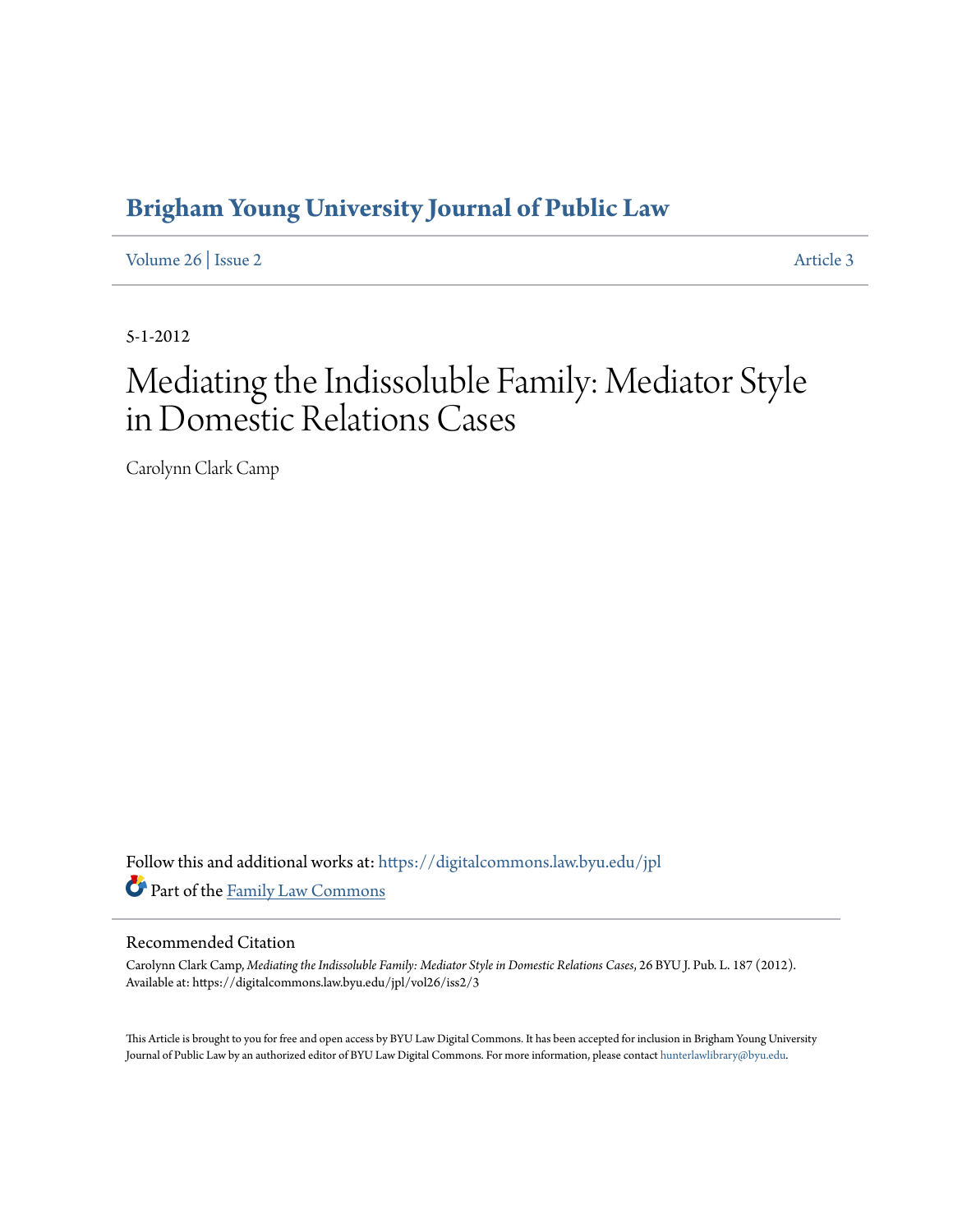### Mediating the Indissoluble Family: Mediator Style in Domestic Relations Cases

#### *Carolynn Clark Camp\**

Mediation's rapid, and relatively recent, rise to prominence has permanently altered the practice of law in many areas of the legal field. Nowhere is this more true than in the area of family law, where mediation has become a central aspect of nearly every family case. The ubiquitous usc of mediation, particularly in the family arena, brings with it many benefits both for parties and for the legal system as a whole. At the same time, the rapid rise in the usc of mediation has also brought a number of challenges. Mediators come from varied backgrounds and practice a number of different mediation styles and skills. States have struggled with how to regulate mediators, and requirements and qualifications for mediators nationwide are varied and sometimes less than stringent. This difficulty in certifying who is qualified and competent to mediate, combined with a general lack of knowledge among both attorneys and the general public as to what mediation is and the differences among mediator styles, creates a challenge in matching the right mediator to the right case.

This problem is particularly troublesome when dealing with family issues, especially those that involve the custody and ongoing parenting of children. Ameliorating these difficulties has become, perhaps, even more important in light of recent and continuing changes in the nature of family disputes in the United States. In Western countries, most recognize that the rate of divorce has risen to unprecedented levels over the last half century. Scholars and researchers have noted that the nature of divorce has also changed. Early on, divorce may have been seen both legally and practically as a "clean break" between spouses, ending both the marriage and the family relationship (usually between the father and the children); now, for a variety of reasons, both fathers and mothers desire to continue in an active parenting role post divorce. Thus, divorce may end the spousal relationship but no longer ends the active parenting relationship, a phenomenon that has been referred to as "the indissolubility of parenthood." As more separated and divorced parents have a continuing need to communicate with one another and make joint

<sup>\*</sup> Carolynn Clark Camp teaches mediation as an adjunct faculty member at Brigham Young University's J. Reuben Clark Law School.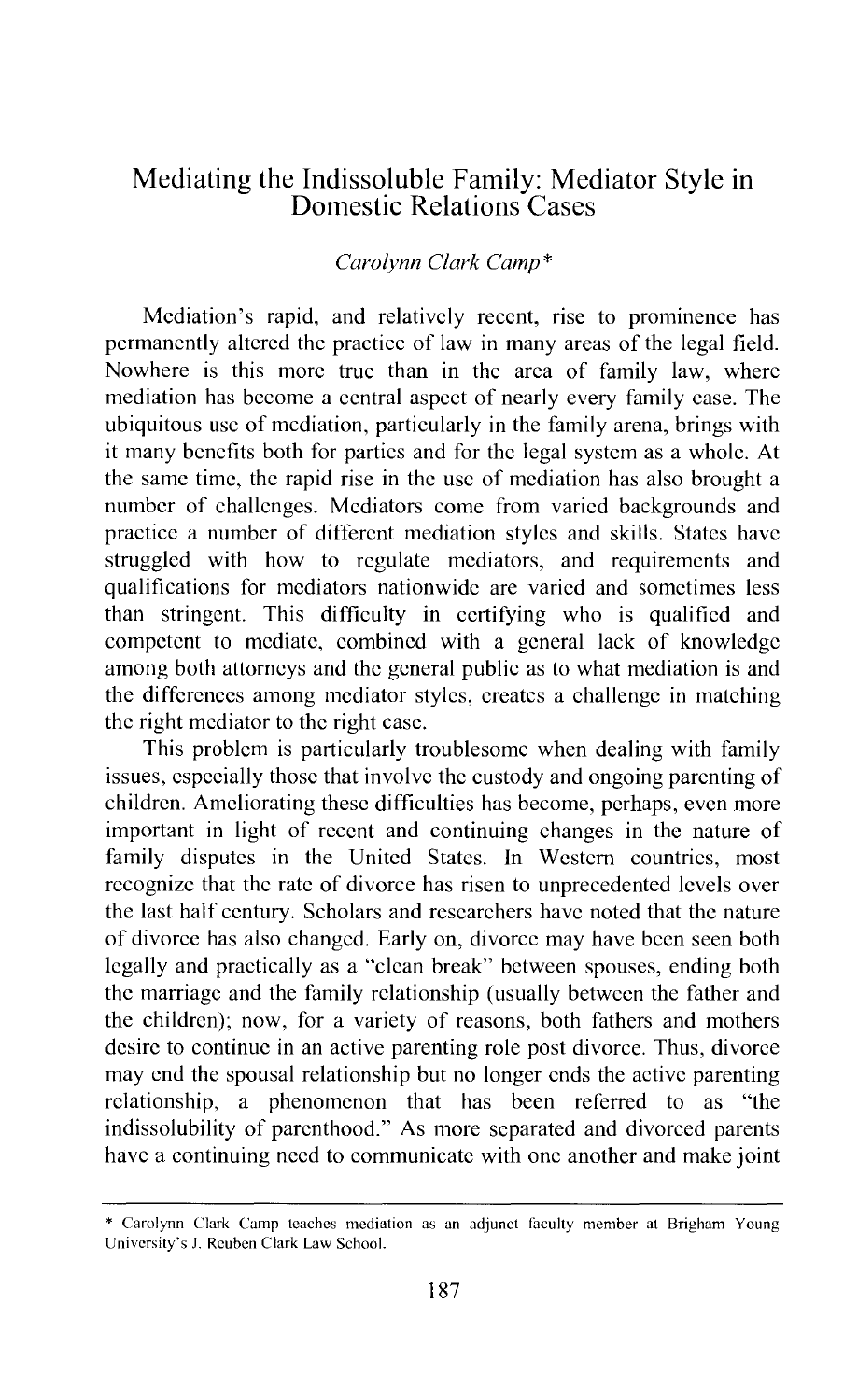decisions for their children, dispute resolution techniques that foster that communication are essential. While mediation has the potential to effectively aid parties in this endeavor, not all styles of mediation arc conducive to fostering this sort of party communication. As such, measures both to regulate the field of mediation and to educate attorneys and parties about the practice of mediation are vital in helping divorcing and separated parents to select the appropriate mediator. New legislation and education that fosters attorney and mediator usc of appropriate conflict-resolution techniques not only will help parties survive their dispute with a functioning—and hopefully amicable—relationship, but also will aid parties in transforming their relationship as they move forward as co-parents in this post clean-break world.

Part I of this Article will address the potential advantages of mediation over litigation, particularly for family cases. Part II will give a brief history of the use of mediation and the evolution of post-divorce parenting roles in the United States. Part lil will discuss different mediator styles and establish why "facilitative" techniques should be favored over "evaluative" techniques for family cases. Part IV will elucidate current obstacles to matching the right style of mediation to the right case and give recommendations for improvement. Part V will conclude.

#### I. THE FAMILY CASE: LITIGATION OR MEDIATION?

A functioning and well-structured court system is one of the pillars of civil society, allowing individuals who cannot resolve their disputes amicably to obtain an impartial resolution without resorting to force or other inappropriate forms of self-help.<sup>1</sup> Although the structure and goals of our modem court system arc laudable, participants in the system-be they attorneys, judges, or parties-will readily admit that a courtimposed resolution docs not always provide the best outcome for every litigant, even for those litigants who prevail. This is particularly true in those cases where there is some desire for the relationship of the parties to survive the dispute or simply a need for a resolution that is relatively speedy and inexpensive. Imagine, for example, a simple fence line dispute between two neighbors. Assume that these neighbors have lived next to one another for a long time and will likely continue living next

<sup>1.</sup> THE ROLE OF COURTS IN SOCIETY 468 (Shimon Shetreet ed., 1988) ("The primary function of courts within any society is the resolution of disputes. At the heart of the judicial system lies the premise that self-hclp by force is unacceptable, so that parties who are unable to solve their dispute amicably may bring it before the court for an impartial resolution. This basic scheme ... promotes good government and an ordered society . . . .").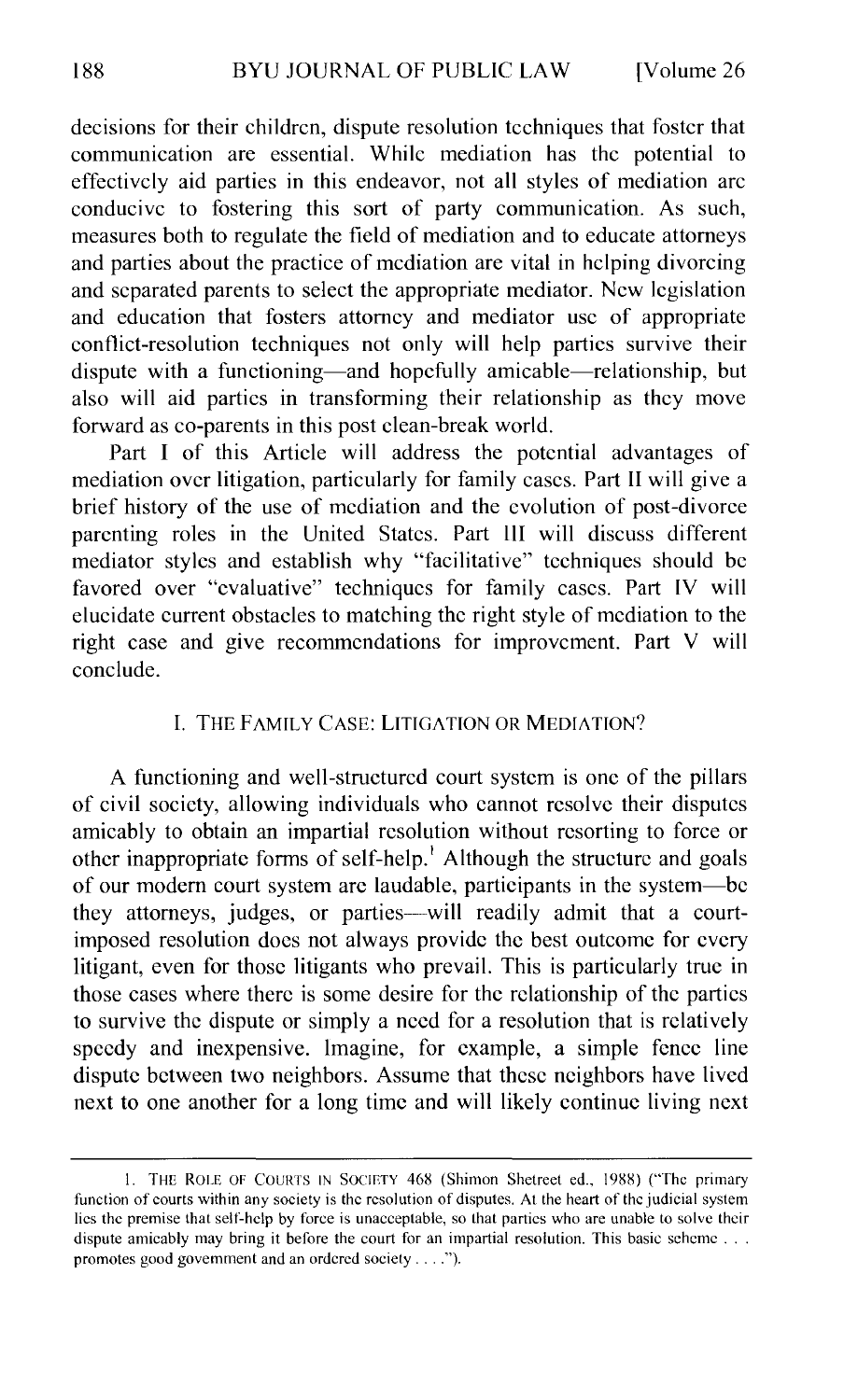door for the foreseeable future. A severe disagreement arises over the location of the boundary between the two properties, and the neighbors are unable to come to any acceptable resolution, both sides believing that they are in the right. The disagreement escalates. Now imagine what might happen if one neighbor decides to engage the services of a lawyer who sends a terse letter to the other neighbor, or goes a step further by filing an action in court and having the papers served. Does this action, so familiar in our litigious society, make the other neighbor more or less amenable to civilized discussion about the matter? More likely than not, in an effort at self-protection or retaliation, the neighbor will hire a lawyer of his own. At this point, direct communication between the two neighbors will likely cease, being replaced with the familiar phrase, "Talk to my lawyer."

This scenario elucidates one of the drawbacks of our adversary system: it is adversarial. In a litigated case, the parties must take and defend firm positions while simultaneously attacking and poking holes in the other side's case and, often, character. The fallout of this process is not generally kind to the parties' relationship. Depending on the course of the litigation in the above scenario, the two neighbors may quit speaking to one another altogether, refuse to sit in the same pew at church, or one may even decide to move away. When considering litigation in the context of a divorce or custody dispute, where the relationship between the parties is even more fragile and important, the results can be disastrous. In these cases, divorcing parents will generally have the desire, or obligation, to have ongoing communication regarding their children for years after the divorce has been finalized. If the process of obtaining the divorce or custody order has the effect of increasing the acrimony between them, neither they, nor their children, arc well served. In fact, recent studies bear out that the biggest indicator of child adjustment and success in divorce situations is the level of ongoing parental conflict.<sup>2</sup>

In light of these problems, the legal field, and family law in particular, has embraced mediation as an alternative way to resolve disputes. Although mediation is practiced in many different ways, in general, it is defined as a voluntary process through which parties can discuss the issues in dispute and arrive at mutually agreed-upon resolutions with the help of a neutral third-party facilitator who has no

<sup>2.</sup> Joan B. Kelly, Address at the Family Law Section Forum, Salt Lake City, Utah: Divorce and Children's Adjustment: What Helps, What Harms? Current Research and Implications for Practice, Policy, and Custody and Parenting Plans (May 11, 2011) ("High conflict has been seen as the factor most damaging to [children's] adjustment (other than divorce [itselfl).").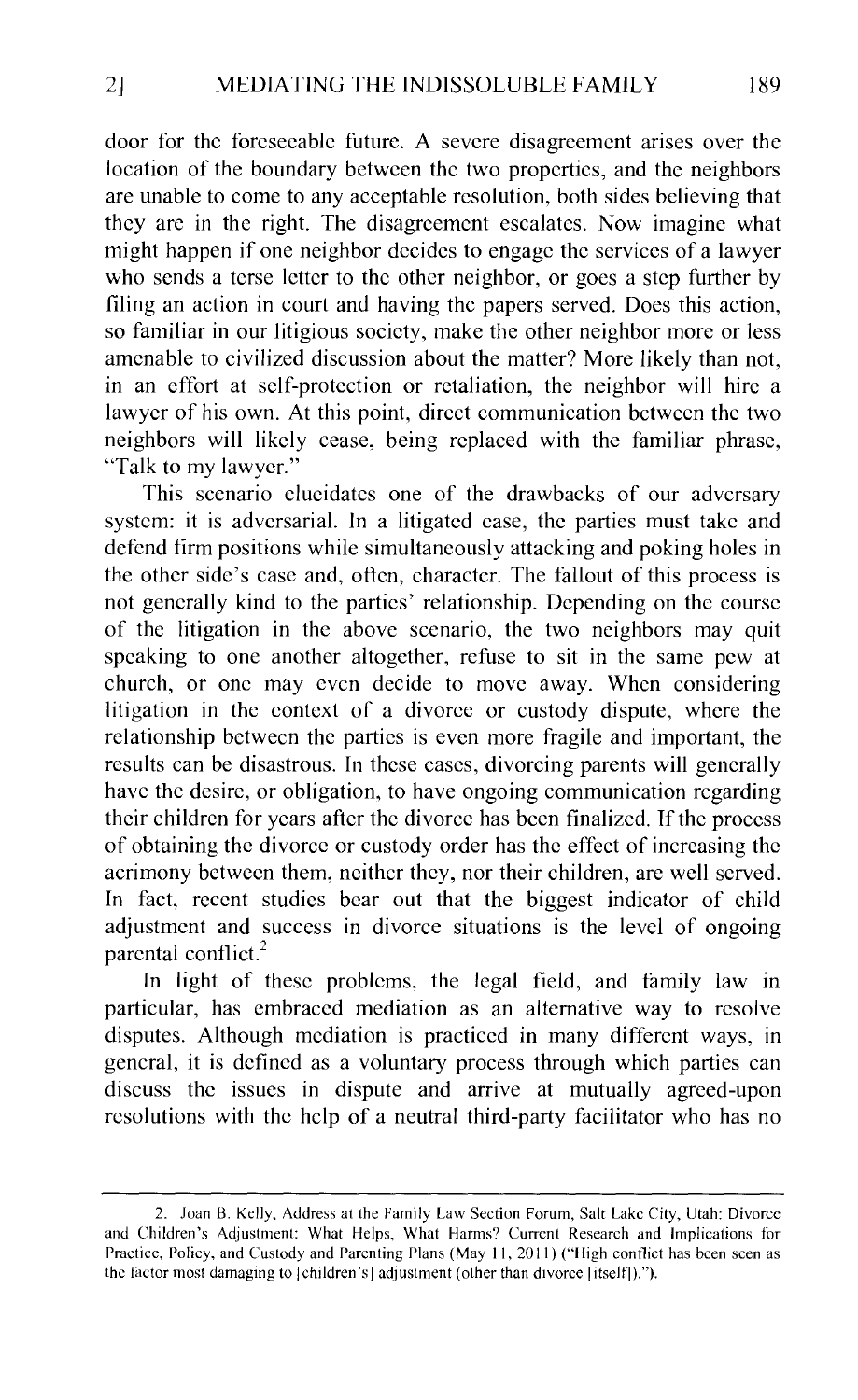authority to impose a solution.<sup>3</sup> When done appropriately, mediation has several benefits for family (and other) cases that set mediation apart from litigation. First and foremost, mediation is ideally less adversarial. Mediators can be adept at helping parties move beyond their positions and past faultfinding in an effort to help them find mutually acceptable solutions that meet their interests and ongoing needs. In doing so, the mediator can encourage the parties to communicate directly with one another in more effective ways. At the very least, because the mediator cannot impose a solution, the parties arc incentivized to find common ground with one another in an attempt to find solutions with which they can both agree.

Mediation also has several other benefits that can make it an attractive alternative to litigation. Mediation can often generate more creative and tailor-made solutions than can be obtained in court. Judges arc limited by statutory guidelines and legal norms that often make some of the parties' desires irrelevant or impossible. For example, one can imagine how difficult it would be for a court to determine an ideal parent-time schedule, which takes into account the parties' individual schedules, desires for time with their children, and the best interests of the children involved. Often, when the parties are in dispute, a court is constrained to order a predetermined statutory schedule that fails to adequately meet any of these concerns. In mediation, however, the parties can develop their own solutions that fit their values, schedules, and other lifestyle choices. Through this process, parent-time schedules and other solutions can be custom-fit to the parties' children and to their particular circumstances. In addition, mediated agreements often have better levels of compliance than court-imposed orders. Often, when parties are given the latitude to develop their own agreements, they arc more likely to abide by them.<sup>4</sup> This compliance is very important when considering ongoing visitation and financial arrangements regarding children.

Finally, mediation is confidential and usually quicker and less costly than litigation. Many parties who arc undergoing the pain of a divorce

<sup>3.</sup> *See, e.g.,* UTAH CODE ANN.§ 788-10-102(1) (West 2009) ("'Mediation' means a process in which a mediator facilitates communication and negotiation between parties to assist them in reaching a voluntary agreement regarding their dispute."); JAMES J. ALFINI ET AL., MEDIATION THEORY AND PRACTICE <sup>I</sup>(2d ed. 2006) ("Mediation is a ... process in which a neutral intervener assists two or more negotiating parties to identify matters of concern, develop a better understanding of their situation, and, based upon that improved understanding, develop mutually acceptable proposals to resolve those concerns .... [A] mediator has no authority to impose a binding decision on the parties .... ").

<sup>4.</sup> ALFINI ET AL., *supra* note 3, at 140 ("One advantage of a mediated agreement is in compliance. Since the parties have worked out the settlement terms themselves, they are more likely to understand them, believe they are fair and workable, and feel compelled to honor them.").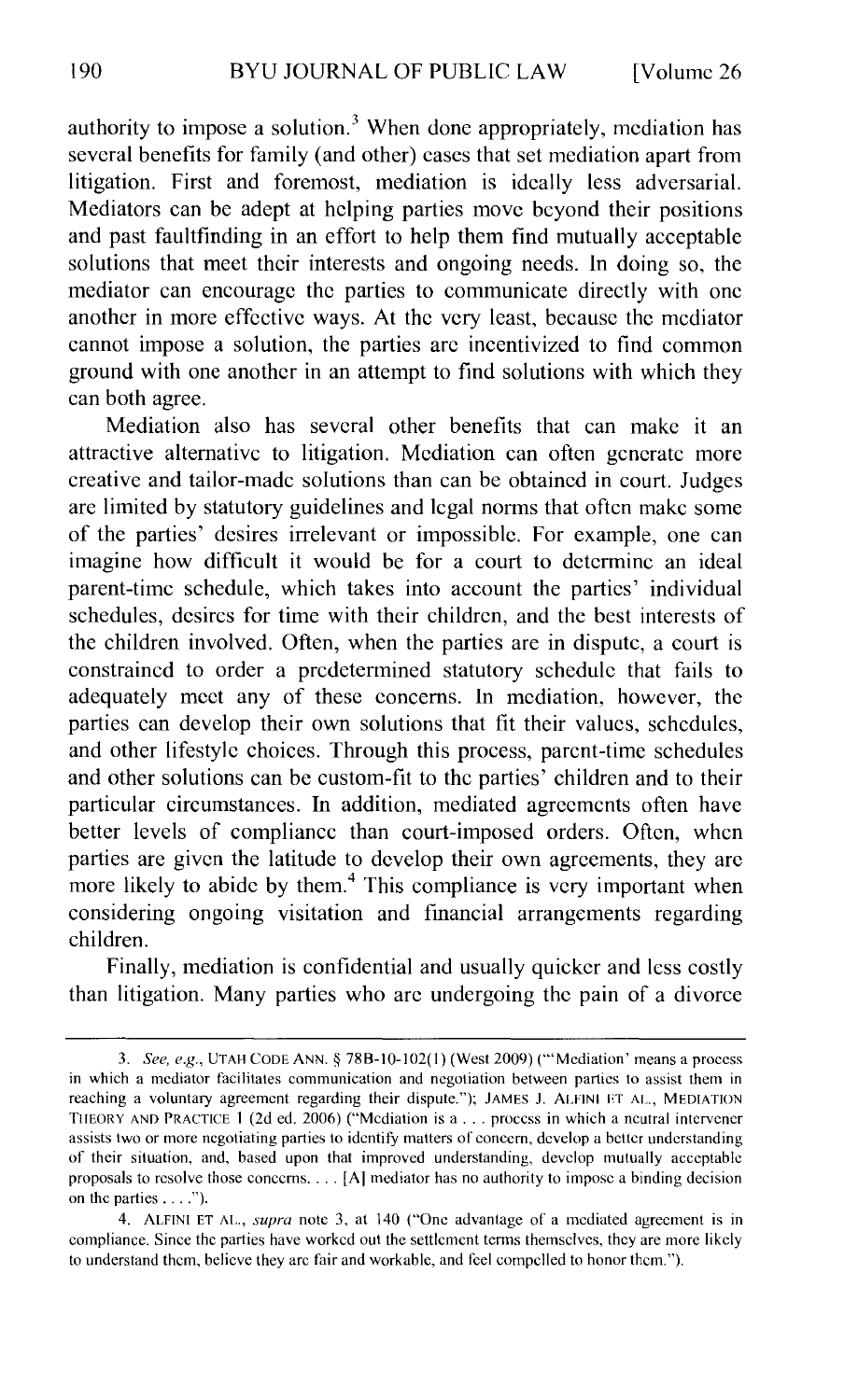appreciate the confidential nature of mediation, which safeguards the private and sensitive nature of the issues that arise in the course of a family dispute.<sup>5</sup> Further, if successful, mediation is far speedier and less costly than a trial. Parties to a contested divorce can take anywhere from three months to several years to obtain a final order from a court on all issues, depending on the complexity of the case.<sup>6</sup> When considering attorney fees and other court expenses, the costs of obtaining a divorce over the course of months or years can increase exponentially.<sup>7</sup> Mediation in a family case, if successful, can generally come to completion with a full agreement in a matter of one to three sessions of about three to four hours apiccc. <sup>8</sup>

Because of these benefits, the use of mediation has been growing in all areas of the legal field and in the area of family law in particular. As will be discussed below, mediation is now required or encouraged for contested family cases, especially those involving children, in nearly every state in the nation.<sup>9</sup> This development is particularly favorable in light of mediation's potential to aid parents in resolving their current and ongoing disputes in a way that reduces animosity, helps them develop solutions that fit their individual needs, and is quicker and less costly than litigation.

<sup>5.</sup> *See* UNIF. MEDIATION ACT § 4 (amended 2003), 7A U.L.A. 117 (2006) ("Except as otherwise provided in Section 6, a mediation communication is privileged as provided in subsection (b) and is not subject to discovery or admissible in evidence in a proceeding unless waived or precluded as provided by Section 5.");  $Id.~\&~8$  ("Unless subject to the [insert statutory references to open meetings act and open records act], mediation communications arc confidential to the extent agreed by the parties or provided by other law or rule of this State") (alteration in original). Many states, including Utah, have adopted the Uniform Mediation Act in this, or a similar, form. *Sec, e.g.,*  UTAH CODE ANN. §§ 78B-10-104 to -108 (West 2009).

<sup>6.</sup> ALAN J. HAWKINS & TAMARA A. FACKRELL, SHOULD I KEEP TRYING TO WORK IT OUT'? A GUIDEBOOK FOR INDIVIDUALS AND COUPLES AT THE CROSSROADS OF DIVORCE (AND BEFORE) 122 (2009).

<sup>7.</sup> *!d.* at 124 ("If the case goes to litigation in court, the process can cost anywhere from \$3,000 to \$10,000 [sic] or even more for each spouse.").

<sup>8.</sup> The timing will vary depending on the mediator and the case. One commentator indicates that mediation "usually takes 2 to 7 hours and is done in several two-hour sessions." *!d.* at 126.

<sup>9.</sup> *See* ALA. CODE  $\S$  6-6-20(b)(3) (2011) (mediation can be ordered by the judge in any case); ALASKA STAT. *§* 25.20.080 (2012) (mediation can be ordered in child custody cases); CAL. FAM. CODE §§ 3170, 20019 (West 2012) (mediation required in child custody or visitation disputes); FLA. STAT. § 61.183 (2011) (mediation may be ordered in cases regarding parental responsibility for children); ILL. Sur. CT. R. 905 ("Each judicial district shall establish a program to provide mediation for cases involving the custody of a child or visitation issues .... "); MICH. Cr. R. 2.410 (court may order any civil case to appropriate ADR process); MICH. CT. R. 3.216 (all domestic relations cases subject to mediation); UTAH CODE ANN. § 30-3-39 (LexisNexis 2011) ("'f, after the filing of an answer to a complaint of divorce, there are any remaining contested issues, the parties shall participate in good faith in at least one session of mediation.").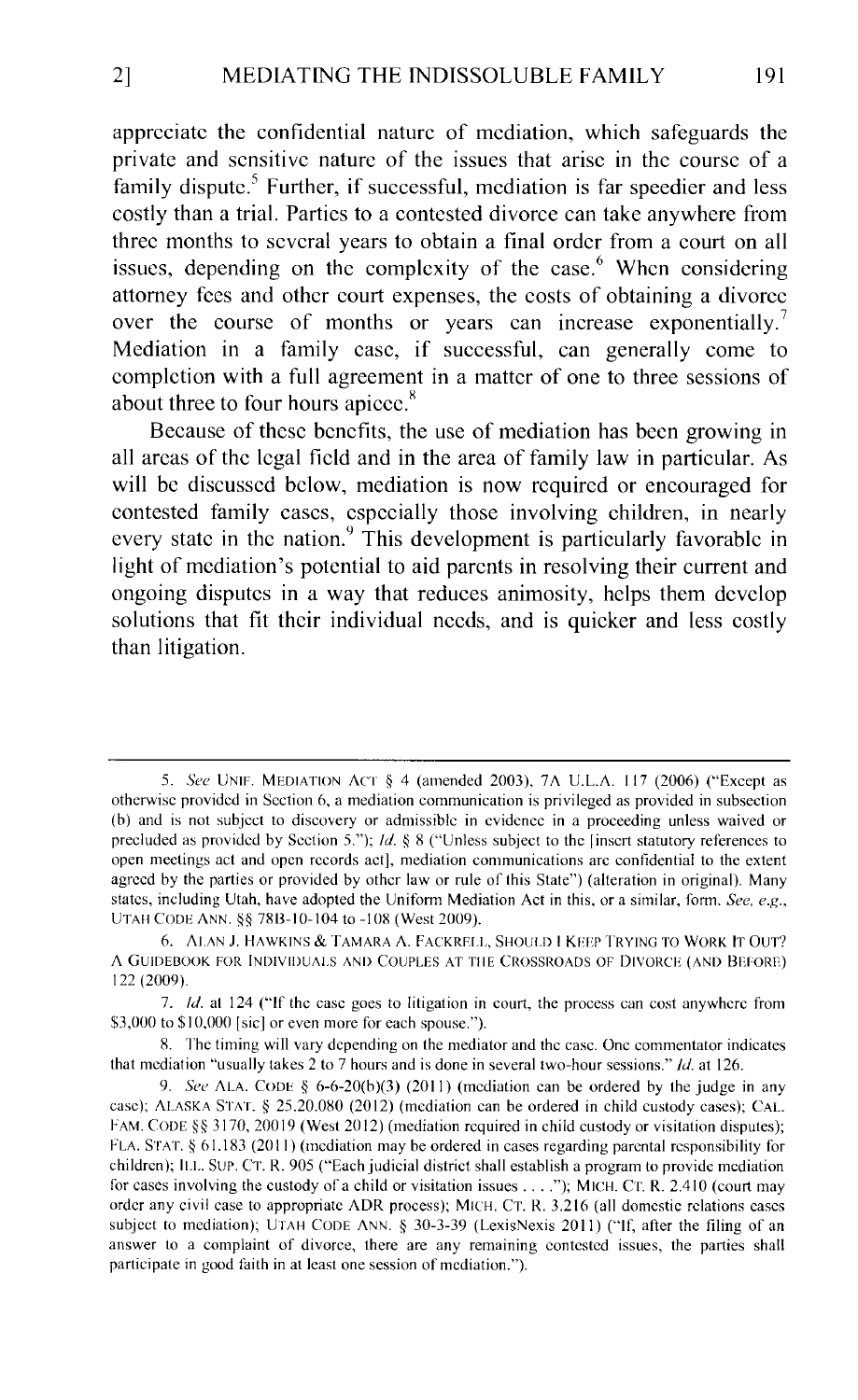#### II. MEDIATING FAMILY DISPUTES IN THE UNITED STATES: A BRIEF HISTORY

Mediation has risen from obscurity in recent years, but its usc was not always so prevalent. Several years ago, most in the general populace would not have known what "mediation" meant. However, evidence that mediation has finally come of age can be seen in the relatively recent rise in statutory requirements or allowance in most states to mediate many types of cases, $\frac{10}{10}$  the fact that university course offerings for mediation and mediation training programs have multiplied dramatically in recent years, <sup>11</sup> and even representations of mediation in popular media.<sup>12</sup> These and other factors indicate that mediation has now reached a level of prominence in both the legal and the public eye never before experienced in the field. This explosion of mediation onto the scene, though rapid in recent years, has been slow to emerge when viewed in terms of mediation's more extended historical background. While mediation has been used informally throughout history, the first formal establishment of the practice in the United States dates back to the creation of the Federal Mediation and Conciliation Service (FMCS) in 1947.<sup>13</sup> The FMCS was created with the "goal of sustaining industrial stability" and continues to train mediators and provide mediation services "to private sector union and management personnel engaged in collective bargaining."<sup>14</sup>

Despite the establishment of the FMCS, mediation did not begin to gain a foothold until the promulgation of the Alternative Dispute Resolution (ADR) movement that began in the late  $1960s$ .<sup>15</sup> This movement emphasized the use of "negotiation, mediation, arbitration,"

<sup>10.</sup> *See supra* note 9.

<sup>11.</sup> This trend is illustrated even by universities in Utah alone. For example, the J. Reuben Clark Law School at Brigham Young University (BYU) now offers at least seven courses or extemships related to mediation. *Course Descriptions 2011-12,* BYU L. (Jan. 3, 2012), http://www.law.byu.edu/Curriculum/Course\_ Descriptions.pdf. There arc also undergraduate courses in conflict resolution and mediation practices. *Undergraduate Catalog 2011 12* BYU (July 7, 2011 ), http://saas.byu.edu/catalog/2011-2012ucat/PDFCatalog/Full%20Catalog.pdf. BYU also sponsors a Center for Conflict Resolution that uses volunteer mediators to help resolve student housing and other disputes. *See generally Centerfor Conflict Resolution,* BYU, https://ecr.byu.edu/ (last visited Mar. 11, 2012). Utah Valley University has a similar landlord/tenant mediation service through its Office of Judicial Affairs & Dispute Resolution in addition to offering a mediation track through its behavioral-science department. *Course Catalog 2011/2012*, UTAH VALLEY U., http://www.uvu.edu/catalog/2011-2012/Catalog ll-12.pdf (last visited Mar. 6, 20 12).

<sup>12.</sup> *See, e.g.,* WEDDINCi CRASHERS (New Line Cinema 2005); *Fairly Legal* (USA Network 2011).

<sup>13.</sup> *See* ALFINI ET AL., *supra* note 3, at I; FEDERAL MEDIATION & CONCILIATION SERVICES, http://www.fmes.gov/internet/ (last visited Feb. 20, 2011).

<sup>14.</sup> ALFINI ET AL., *supra* note 3, at I; *see also* FFDERAL MEDIATION & CONCILIATION SERVICES, *supra* note 13.

<sup>15.</sup> ALFINI ET AL., *supra* note 3, at 1-2.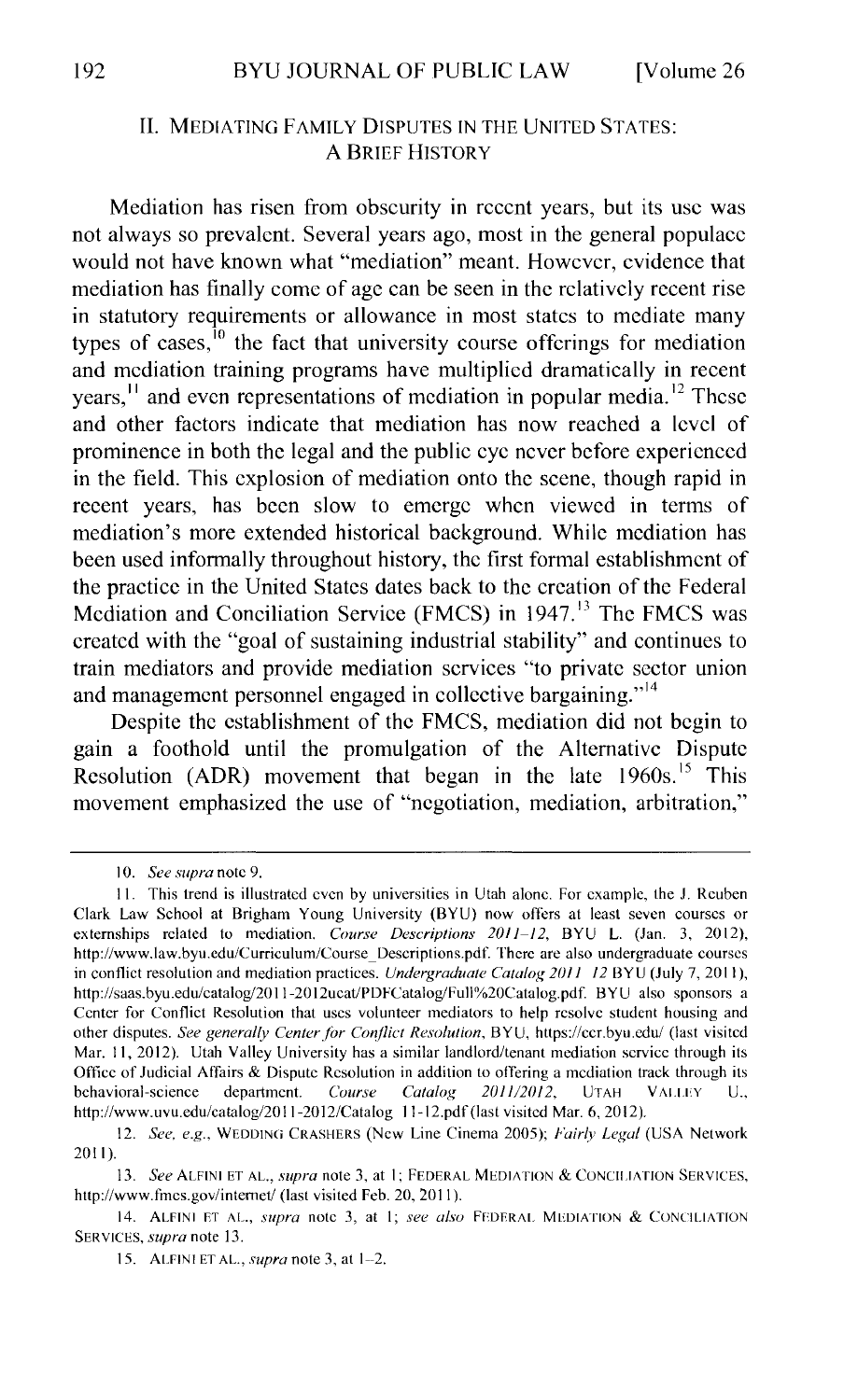"summary jury trials, and early neutral evaluation processes" as "alternatives" to traditional litigation.<sup>16</sup> Because mediation is nonbinding and relies on the parties to voluntarily develop their own agreements, the process became a favorite of the ADR movement.<sup>17</sup> Courts and legislators reasoned that "since disputing parties can always refuse to accept settlement terms proposed in mediation, no one could be hurt by using it."<sup>18</sup> When faced with the civil unrest in the 1960s, including various types of interpersonal disputes between neighbors and other types of disputes that could not be adequately addressed by traditional litigation processes, communities and courts began experimenting with mediation programs that utilized a trained, and usually volunteer, mediator to help all of the individuals interested in the dispute come together to problem-solve and develop workable solutions.<sup>19</sup> At this time, many pilot programs were started, including community dispute-resolution centers, the Community Relations Service, $20$  and court-initiated programs to handle neighbor disputes and other small-claims matters. <sup>21</sup>

Although the use of mediation was expanding during this period, the legal profession was particularly slow to signal acceptance of the practice. As one author notes, a "striking feature regarding mediation's usc during this period was that, to a substantial degree, non-lawyers, more than lawyers, advocated its use and implementation."<sup>22</sup> Lawyers, who were focused on traditional trial practices, were likely skeptical of mediation initially and unsure of their role in the new ADR landscape. The ABA did not signal any support of mediation until the mid-1970s and even then only for "minor" disputes with the creation of the Special Committee on the Resolution of Minor Disputes.<sup>23</sup> The attitude at the time seemed to be that while mediation may be helpful for small community or neighbor disputes, larger and more complex legal cases required traditional litigation practices and the lawyer's expertise.

23. *!d.* 

<sup>16.</sup> *!d.* at 2.

<sup>17.</sup> *!d.* 

IX. !d.

<sup>19.</sup> *!d.* at 2- 9.

<sup>20.</sup> *Communitv Relations Savice.* U.S. DEP'T OF JUSTICE, http://www.justice.gov/crs/ (last visited Mar. 12, 2012) ('The Community Relations Service is the Department's 'peacemaker' for community contlicts and tensions arising from differences of race, color, and national origin. Created by the Civil Rights Act of 1964, CRS is the only Federal agency dedicated to assist State and local units of government, private and public organizations, and community groups with preventing and resolving racial and ethnic tensions, incidents, and civil disorders, and in restoring racial stability and harmony.").

<sup>21.</sup> ALFINI ET AL., *supra* note 3, at 8 10.

<sup>22.</sup> *Id.* at 11.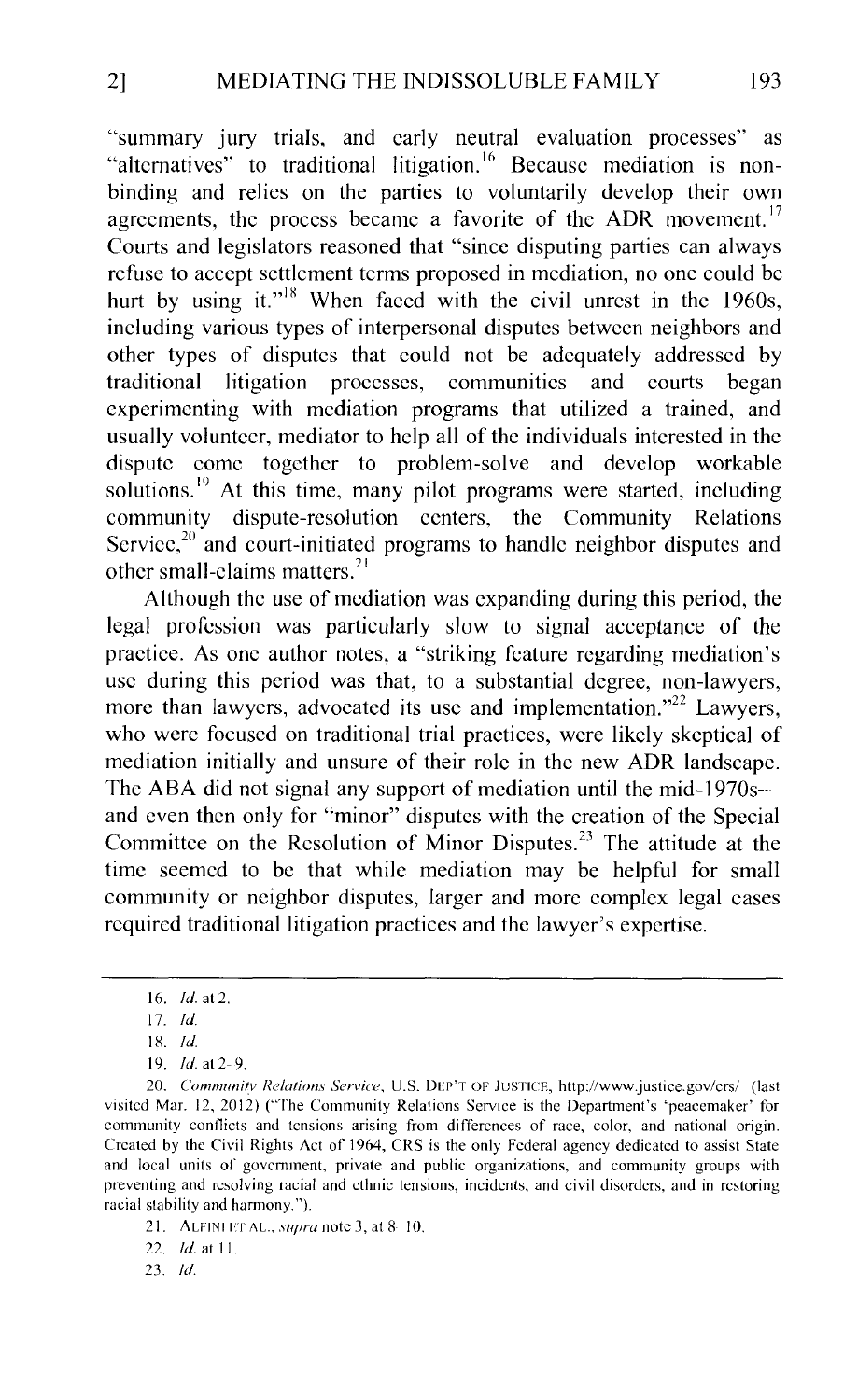The use of mediation in family disputes became a driving force behind the legal field's ultimate acceptance of the practice. As divorce rates began to increase dramatically beginning in the 1980s in the United States, lawyers and parties began to realize that litigation did not always yield the best outcomes in family cases.<sup>24</sup> Once lawyers were retained, parties typically had no more communication with one another, relationships became more acrimonious, and it became apparent that courts were not well equipped to determine parent-time schedules or other parenting decisions.<sup>25</sup> Mediation became an alternative process that many lawyers were willing to try. In addition, courts and legislatures began to experiment with requirements to mediate for domestic relations cases. Currently, in many states parties are required to mediate or may be ordered to mediate a contested divorce prior to having the matter heard by a judge.<sup>26</sup> In most states, mediation is now accepted as commonplace in divorce, post-divorce, parentage, and other family cases, particularly those that involve the parenting of children.

The fact that mediation has become a mainstay of the contested family case is no surprise when viewed in light of recent scholarship regarding the changing nature of the post-divorce family. In his book, *The Indissolubility of Parenthood,* Patrick Parkinson notes that the meaning of divorce has evolved significantly in Western countries over the last several decades.<sup>27</sup> While early laws in most Western countries initially forbade divorce or only granted it upon evidence of fault on the part of one spouse, the concept of "no-fault" divorce soon swept most Western countries throughout the course of the 20th century-in the United States most notably during the  $1970s$ .<sup>28</sup> Parkinson notes that, early on, "[t]he central idea of no-fault divorce was that dead marriages should be given a decent burial and that it should be possible for the parties to get on with their lives and start fresh once decisions had been made about financial matters and custody."<sup>29</sup> Thus, the children were generally allocated, or "custody" was awarded, to one parent, usually the mother, with "access" or "visitation" given to the other parent.<sup>30</sup> The concept of custody "included virtually all the rights and powers that an

30. */d.* at 22.

<sup>24.</sup> *!d.* at 19.

<sup>25.</sup> *See supra* Part I.

<sup>26.</sup> *See supra* note 9. Many states have requirements similar to Utah, some requiring mediation for all divorce cases, or just those involving the custody of children, and others giving judges wide discretion to require or encourage mediation in these cases.

<sup>27.</sup> PATRICK PARKINSON, FAMILY LAW AND THE INDISSOLUBILITY OF PARENTIIOOD 16-18  $(2011).$ 

<sup>28.</sup> *Id.* at 17-20.

<sup>29.</sup> *Id.* at 21.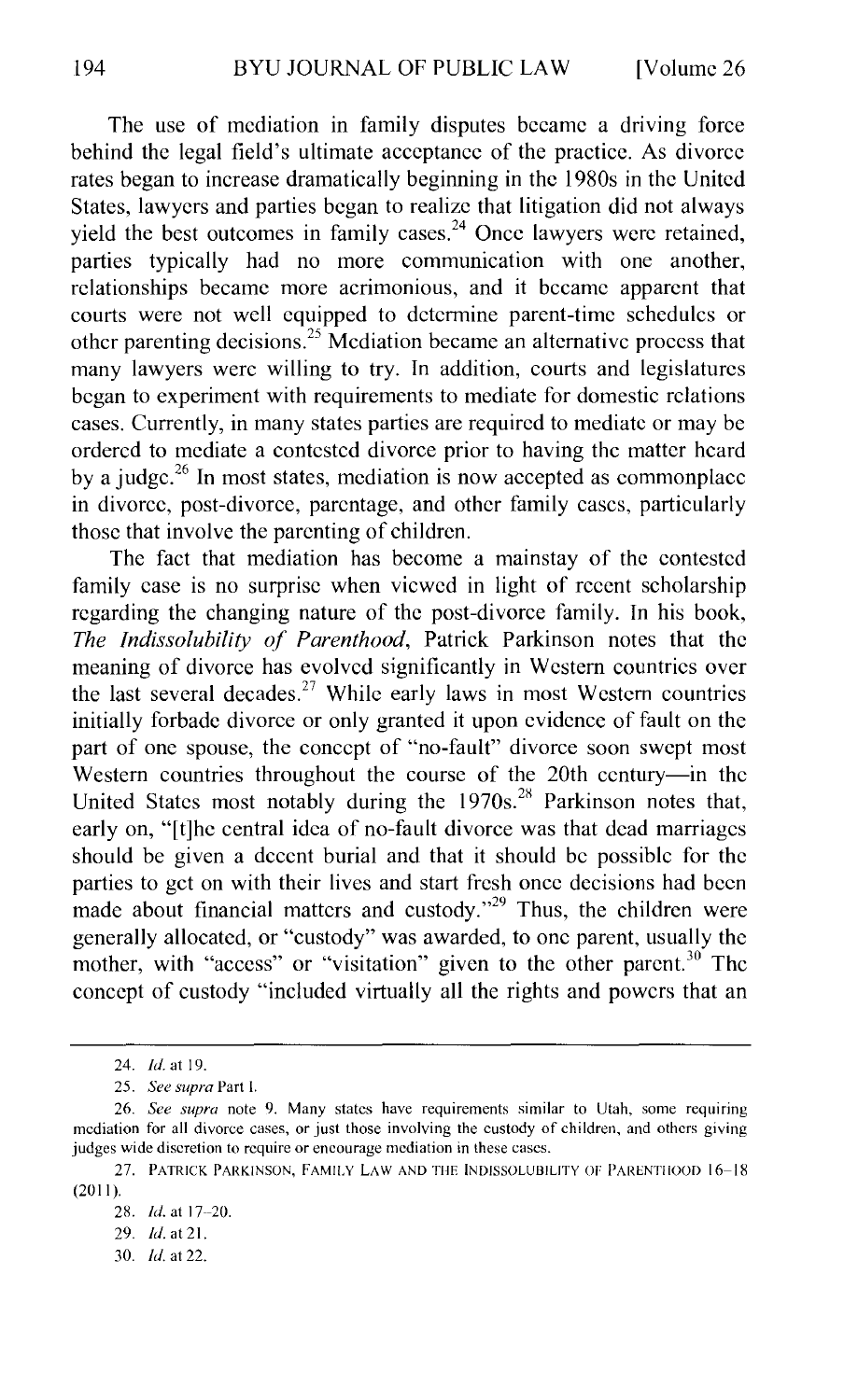adult needed to bring up a child, including the right to make decisions about a child's education and religion."<sup>31</sup> This award of custody allowed the custodial parent the autonomy she needed to raise the children free from the interference of the other parent. From his end, the non-custodial parent, usually the father, possibly because he was afforded no legal responsibilities (except perhaps with the imposition of child support, which was poorly enforced), rarely visited and relinquished his active parenting role.<sup>32</sup>

Courts approached divorce from this "clean-break" perspective on financial issues as well. Many Western countries frowned upon ongoing spousal support payments, wishing instead to sever all ties between the parties through unequal property distribution or other methods to provide for the support of a spouse without imposing an ongoing obligation.<sup>33</sup> This clean-break standpoint on divorce was succinctly stated by the New York Court of Appeals in 1978: "Divorce dissolves the family as well as the marriage  $\ldots$   $\ldots$ 

As Parkinson notes, the clean-break view of divorce has now eroded in most Western countries.<sup>35</sup> This change has been brought about by a variety of factors, including fathers' desires to be more involved with their children after divorce<sup>36</sup> and resulting disparities in income after divorce that left many women and children in poverty.<sup>37</sup> Thus, fathers began suing for joint parental authority and involvement. Governments likewise sought more joint parental involvement, at least in a financial sense, to keep women and children from falling on public welfare.<sup>38</sup>

Research supports this change in perception—that the family does not end but can endure post-divorce, albeit in a transformed state. A study in the 1980s in the United States indicated that, at that time, "almost 60 percent of nonresident fathers saw their children less than once per month."39 More recent studies show that "there has been a steady increase in the levels of contact between nonresident fathers and

- 37. *Id.* at 37-39.
- 38. *Id.* at 36-41.

39. */d.* at 6 (citing Judith A. Seltzer, *Relationships Between Fathers and Children Who Live Apart: The Father's Role ajier Separation,* 53 J. MARRIAGE & FAM. 79 ( 1991 )).

<sup>31.</sup> Id. at 22 (citing Lerner v. Superior Court, 242 P.2d 321 (Cal. 1952); Frizzell v. Frizzell, 323 P.2d 188 (Cal. Ct. App. 1958); Griffin v. Griffin, 699 P.2d 407 (Colo. 1985); Jenks v. Jenks, 385 S. W.2d 370 (Mo. Ct. App. 1964); Boerger v. Boerger, 97 A.2d 419 (N.J. Super. Ct. Ch. Div. 1953); Bentley v. Bentley, 44X N.Y.S.2d 559 (App. Div. 1982); Majnaric v. Majnaric, 347 N.E.2d 552 (Ohio Ct. App. 1975)).

<sup>32.</sup> *Id.* at 6-7.

<sup>33.</sup> *See id.* at 25-34.

<sup>34.</sup> Id. at 24 (quoting Braiman v. Braiman, 378 N.E.2d 1019, 1022 (N.Y. 1978)).

<sup>35.</sup> *Id.* at 36-37.

<sup>36.</sup> *!d.* at 6-7.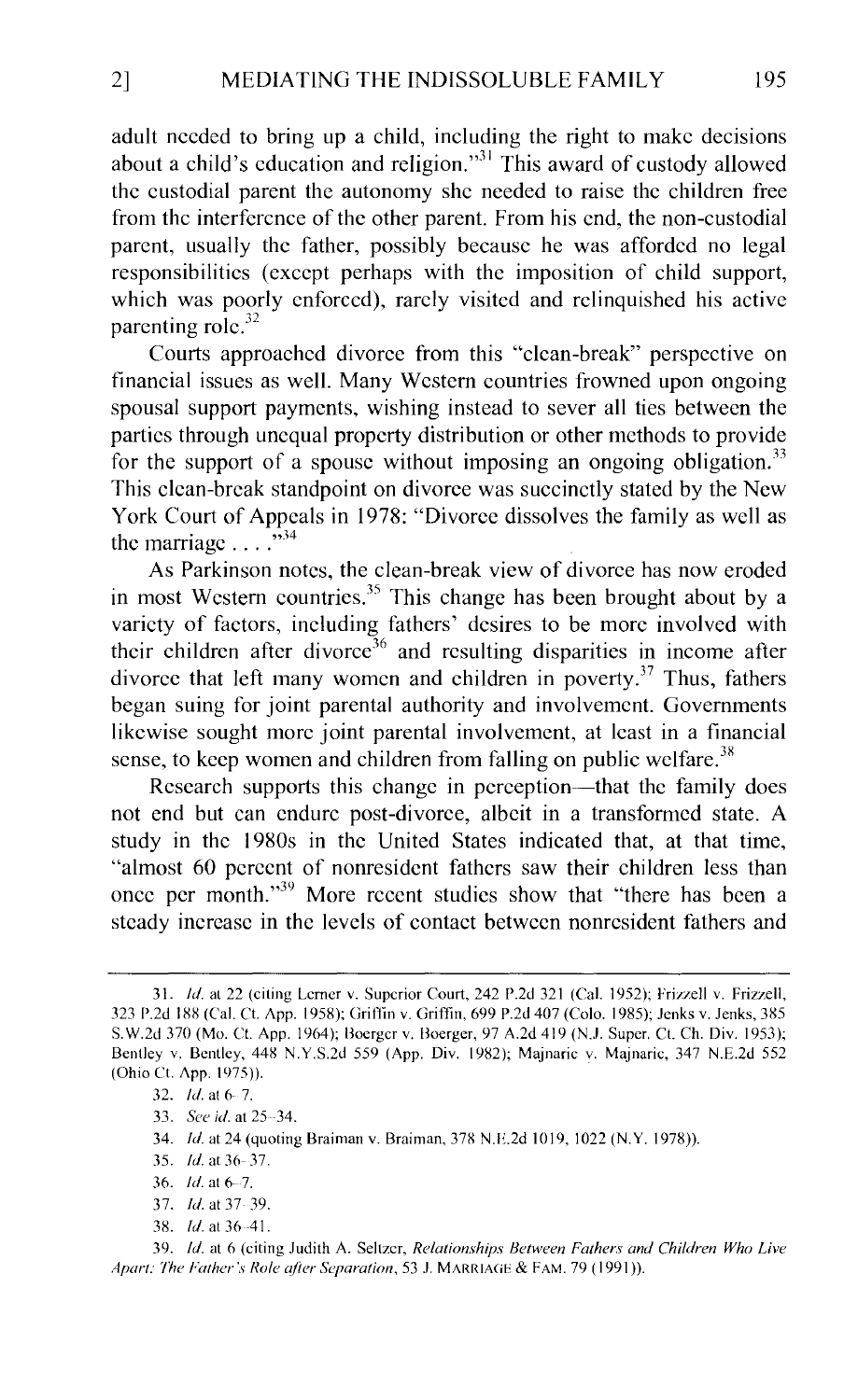their children" from the  $1970s$  to the present time.<sup>40</sup> For example, the number of fathers who had at least weekly contact rose from 18% to 31% between 1976 and  $2002<sup>41</sup>$ . The numbers are even more significant when controlled for those families in which the parents had previously been married.<sup>42</sup> Although worldwide statistics are hard to access, studies also show growth in litigation surrounding custody disputes and parenting arrangements. 43 For example, a study of seven states in the United States shows that between 1997 and 2006 there was a  $44\%$  increase in the number of custody filings, even though the number of divorces had actually decreased nationally by 3% during that period.<sup>44</sup>

Finally, recent available data from Western countries shows a marked increase in joint custody and shared parenting arrangements between divorced and separated parcnts.<sup>45</sup> Not only are family laws veering away from language regarding "custody"—which presupposes an either/or choice—in favor of shared parenting formulations, but courts and governments, in addition to society as a whole, arc beginning to favor new social research that indicates children are benefitted by having two actively involved parents.<sup>46</sup> As such, a study in Washington in 2007 and 2008 indicated that 46% of parenting plans in divorce cases afforded at least 35% of the time to the father and 16% of these orders afforded equal time to both parents.<sup>47</sup> A study at the same time in Arizona indicated that 15% of orders afforded equal time to both parents.<sup>48</sup> Data in other states show similar trends.<sup>49</sup> Thus, Parkinson concludes, divorce no longer brings about the dissolution of the family, but rather a transformation of the parenting relationship.<sup>50</sup> Both legally and practically speaking, for many divorced and separated parents, parenthood has become "indissoluble."

In light of these trends, the continued increase in the use of

<sup>40.</sup> *!d.* at 7 (citing Paul R. Amato, Catherine E. Meyers & Robert E. Emery, *Changes in Nonresident Father-Child Contactfrom 1976 to 2002,* 58 FAM. REL. 41 (2009)).

<sup>41.</sup> *!d.* 

<sup>42.</sup> *!d.* 

<sup>43.</sup> *!d.* at 9.

<sup>44.</sup> *!d.* (citing EXAMINING THE WORK OF STATE COURTS 29 (Robert LaFountain et al. cds., 2008)).

<sup>45.</sup> *!d.* at 9-12.

<sup>46.</sup> *!d.* at 45-56.

<sup>47.</sup> *!d.* at 95 (citing Thomas George, *Residential Time Summary Reports Filed in Washington ji-om July 2007 March 2008,* WASil. CTS. (July 200g), http://www.courts.wa.gov/wsccr/docs/ResidentiaiTimcSummaryRcport.pdl).

<sup>48.</sup> *Id.* at 95 (citing Jane Venohr & Rasa Kaunelis, ARIZONA CHILD SUPPORT GUIDELINES REVIEW: ANALYSIS OF CASE FILE DATA 5, ARIZ. JUD. BRANCH (2008), http://supreme.state.az.us/csgrc/Documents/2009-CaseFileRev.pdf).

<sup>49.</sup> *!d.* at 94 95.

<sup>50.</sup> *See id.* at 64 65, 278-79.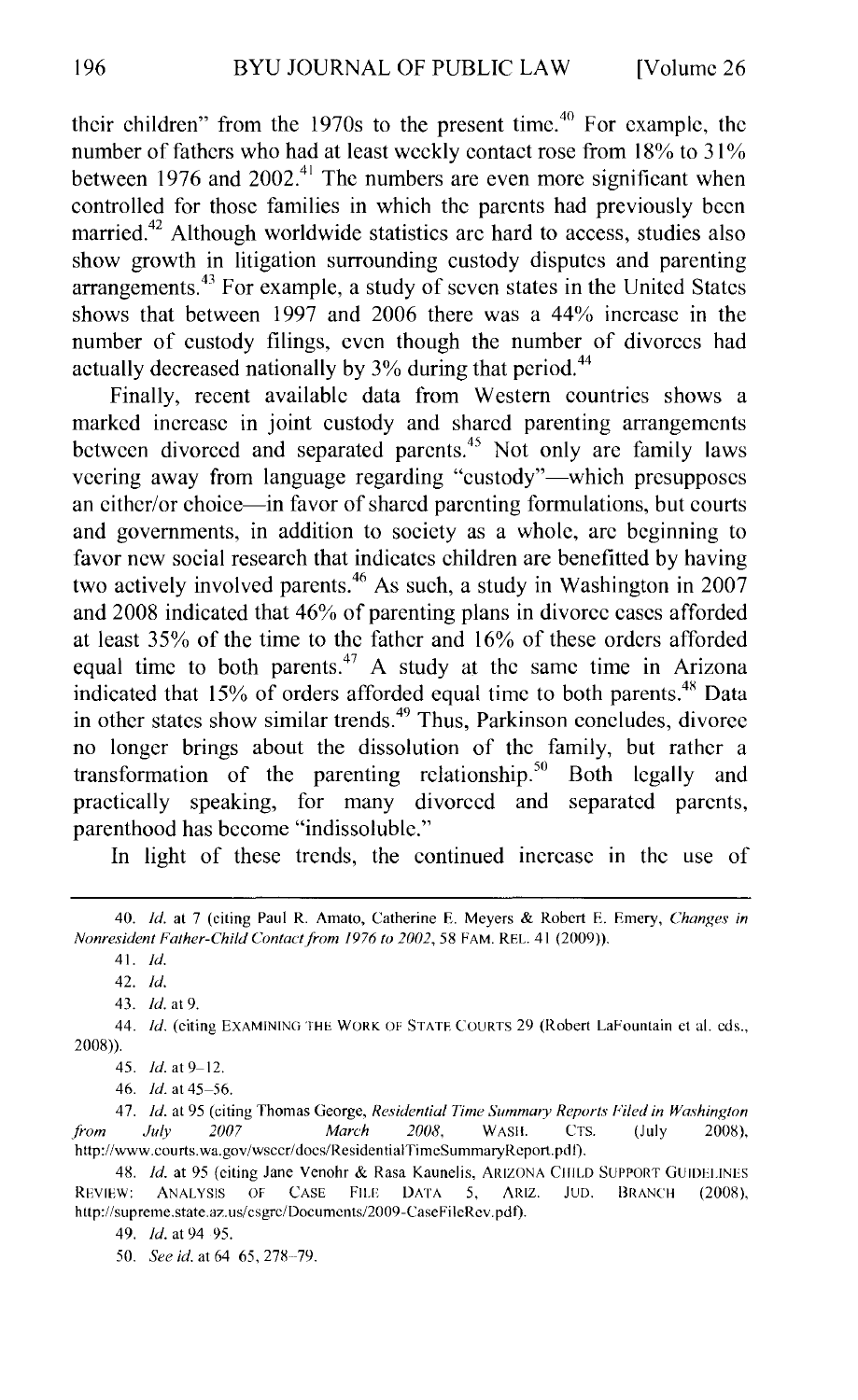mediation in family cases makes sense. Early on, when courts sought to aid parties in achieving a clean break and moving forward with as much autonomy as possible, mediation would have had little benefit. If a courtimposed outcome allocating the children to one parent or another was inevitable, there was little motivation to discuss or negotiate the issue in a mediation setting. In addition, if the parties were meant to move forward with little to no communication about their children or otherwise, there was not much impetus to encourage such communication in the first place. However, in a post clean-break world, the benefit and necessity of helping parties achieve their own agreements through mediation or other alternate processes becomes apparent. As courts have become more open to and encouraging of joint parenting arrangements, as statutory schemes require the ongoing financial involvement of both parents (usually in terms of more than just child support), and as parties themselves arc seeking to share time with their children after divorce or separation, mediation has become an indispensable forum for parties to discuss these ongoing, cooperative arrangements.

Mediation is a particularly useful forum for several reasons. As an initial matter, there arc now simply more issues to discuss, many of which do not yield casy or easily forcseeable outcomes if the matter proceeds to court. As noted above, parties with children must discuss their parent-time schedule, including a determination of which nights the children will stay with each parent in light of each parent's work schedule and the children's school schedules and activities. This discussion necessitates working out daily pick-up and drop-off times, daycarc, and transportation to and from parent-time, school, and other activities. Financial arrangements regarding the children can also be quite complex. Hcalthcarc costs, daycare expenses, and fees for school and extracurricular activities all tend to be considered outside of and in addition to the standard child support payment.<sup>51</sup> The parties must determine which parent will provide health insurance coverage for the minor children, how they will notify each other and pay for uninsured expenses, how they will choose an appropriate daycarc provider, and how they will share costs for and agree as to the extracurricular activities in which the children will participate. On an ongoing basis, parties must then make joint decisions regarding major decisions that affect the children, including decisions that impact their health, education and religious upbringing.

<sup>51.</sup> This is the case in Utah. See UTAH CODE ANN. § 78B-12-212, -214 (West 2010); Davis v. Davis. 263 P.3d 520, 52X (Utah Ct. App. 2011) (stating that if child support is inadequate, parents may agree to share the cost of extracurricular activities, school costs, and other additional expenses).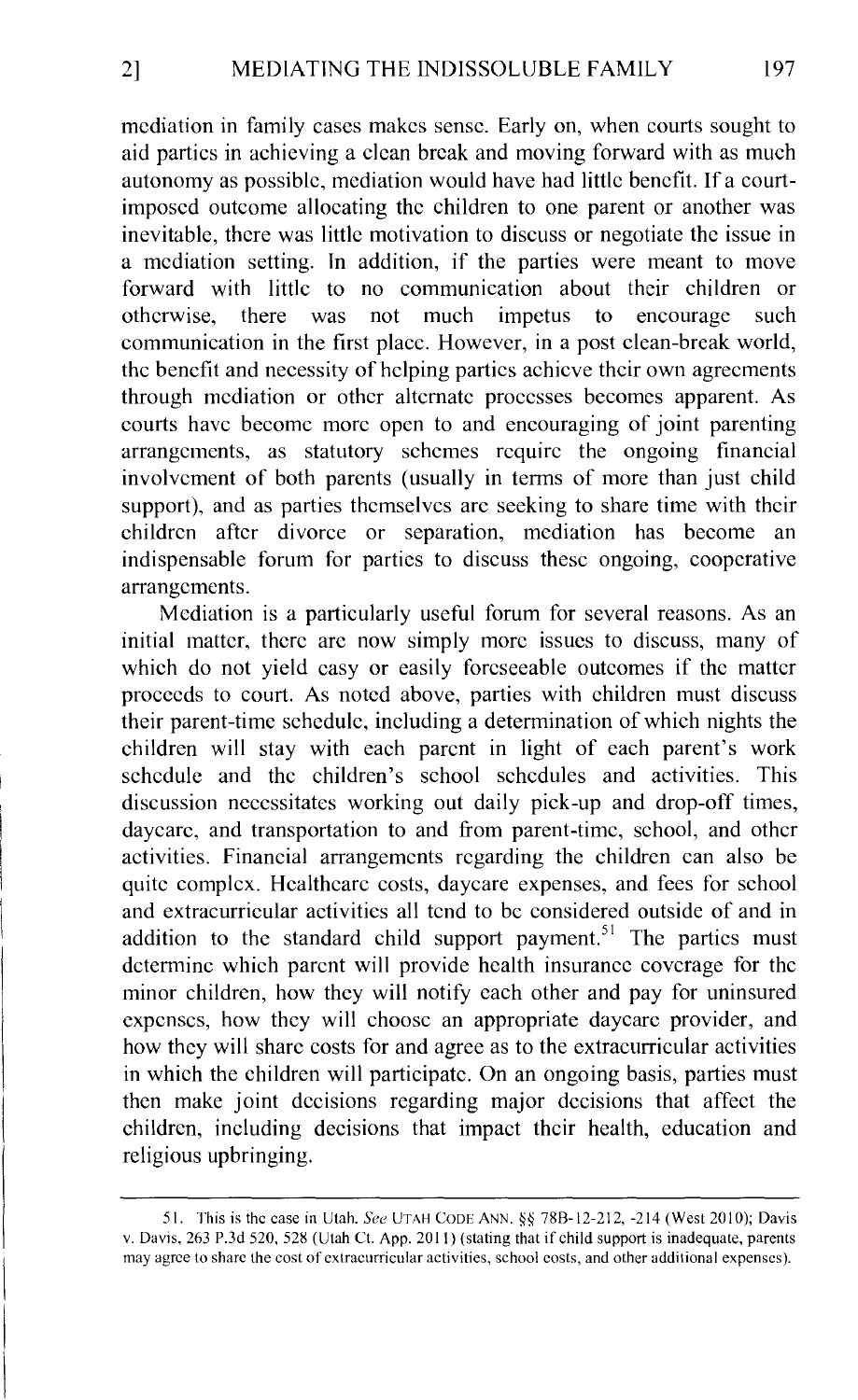All of these arrangements require a high degree of ongoing cooperation and communication between co-parents. Combine this with the fact that many, if not most, of these parents are likely not communicating effectively at the time of separation, and the potential for numerous and ongoing post-divorce squabbles and court petitions becomes a very real problem for parties and court dockets alike. Courts arc not only ill-equipped to deal with these sorts of parenting issues,  $52$  but their dockets would also be hard pressed to handle the influx of cases. In the end, the parties usually are best suited to determine their own parenting arrangements, provided they are given a forum in which they can discuss the issues in an effective manner. As noted above, mediation can provide this forum and has become an essential tool in resolving these types of disputes.

Not only docs mediation provide a safe and confidential environment where parties can work together to develop individualized agreements that work for them, but also, as discussed in more detail below, mediation can serve as a forum in which parties can actually learn to begin communicating effectively with one another, which could help to avoid future disputes. Thus, where mediation was once little used, in a post clean-break world, mediation has become an indispensiblc tool in aiding parents to effectively transform their ongoing parenting relationships.

#### III. MEDIATOR STYLES AND THE FAMILY CASE

Although mediation can have many benefits for domestic relations cases in comparison to litigation or other forms of dispute resolution, such benefits may not always be realized. Mediation is practiced in many different forms, and mediators engage in many different behaviors and styles, all of which may come under the general definition of "mediation." As such, mediation can look very different depending on the type of case and the mediator being observed. This is due, in part, to the fact that the field of mediation is fairly unregulated. States have struggled with how to train and certify mediators, including the question of whether the field should be limited to only mediators who have certain academic degrees or professional experience.<sup>53</sup> In addition, mediators

<sup>52.</sup> *See supra* Part I.

<sup>53.</sup> In Utah, for example, a mediator docs not need to have any specialized background or experience to be included on the Utah Court Roster of Mediators but only needs to complete a qualified 40-hour basic training and a 32-hour domestic training in addition to other limited requirements to be included on the basic roster and domestic roster. UTAH R. Juo. ADMIN. 4-510 (3)(8}-(C). By contrast, in Michigan a domestic relations mediator must be a licensed attorney, psychologist, or counselor, or meet other similar standards. MICII. Cr. RULES 3.216(G).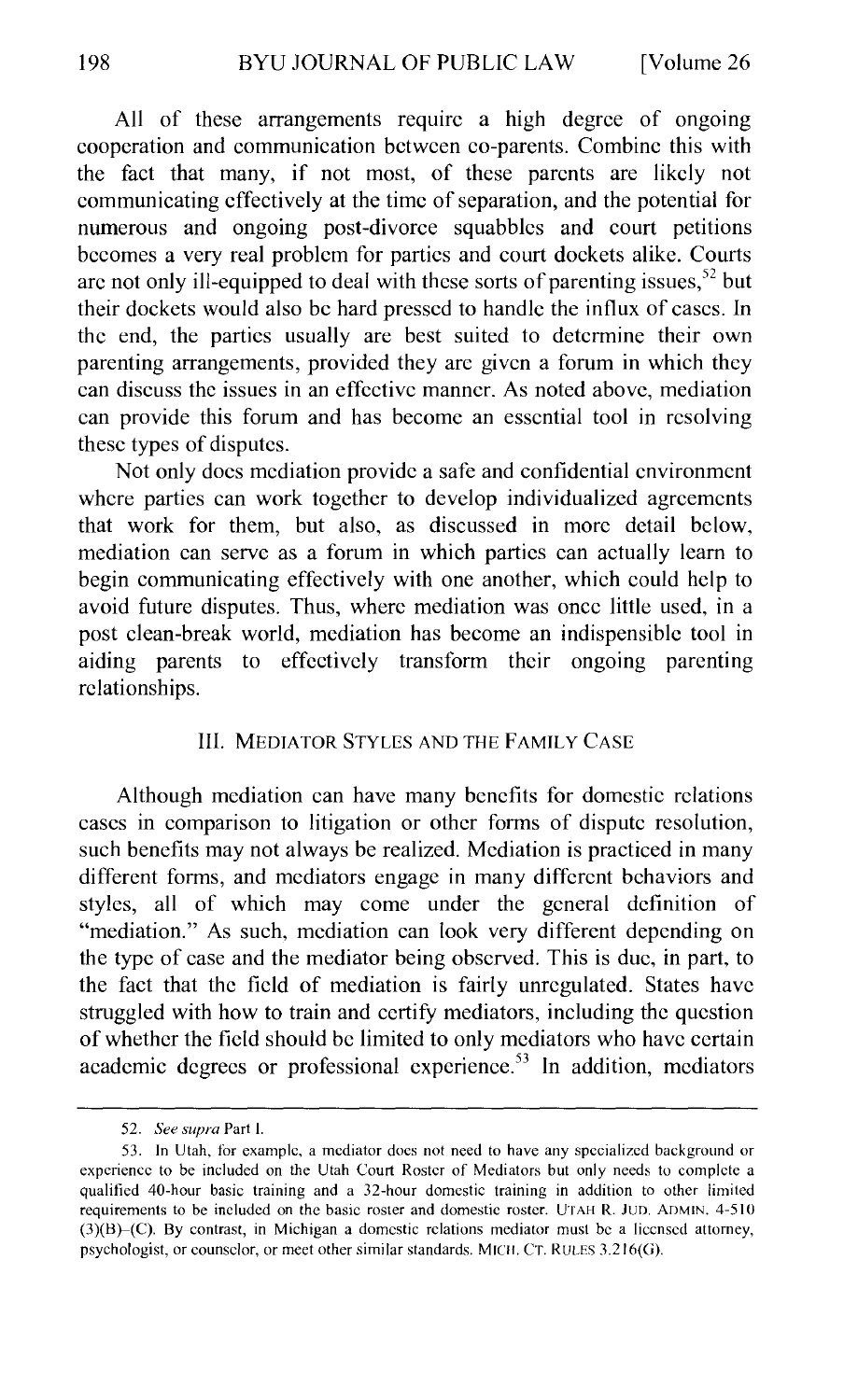often usc different behaviors and skills depending on their own background and training, the type of case or issue being mediated, and the parties themselves. As a result, a panoply of mediator behaviors and styles has emerged. Although these styles are generally difficult to categorize, a broad division has occurred between what is termed "evaluative" versus "facilitative" mediation.<sup>54</sup> While recognizing that mediators do not always fall cleanly into either category and that many mediators arc adept at moving between styles and using skills from many styles where appropriate, it will be useful to discuss and compare these two major categories in a broad sense.<sup>55</sup> For purposes of this article, this discussion will compare and contrast three areas of mediator behavior: (I) the tendency to keep the parties together or apart in the course of the mediation; (2) the use of suggestions, evaluations, and/or pressure by the mediator; and (3) the length and number of mediation sessions.

Most lawyers in the civil arena are familiar with evaluative mediation as it is most often used in large commercial cases. These cases generally involve large sums of money and parties who may not have any interest in maintaining a continuing relationship. A classic example would be a personal injury matter where the disputants arc the injured party and a large insurance company and the main issue to be negotiated is how much monetary compensation the injured party should receive. Again, while noting that mediators may differ widely in their practices, the evaluative style of mediation is broadly characterized by limited communication between the parties and the application of some degree of pressure by the mediator to help push the parties to some sort of compromise settlement amount.<sup>56</sup> In addition, the mediation is generally expected to be completed, with or without a resolution, in one session. In many respects, the process more closely resembles a judicial settlement conference. 57

At the most extreme end of the evaluative approach, the parties will not come face-to-face or speak directly to one another during the course

<sup>54.</sup> A third category, termed "transformative" mediation, will not be specifically discussed.

<sup>55.</sup> Some authors have criticized the act of labeling mediator styles, arguing that such labels arc inaccurate and that any individual mediator's style is too nuanced to be easily categorized. *See,*  e.g., Jane Kidner, *The Limits of Mediator "Labels": False Debate Between "Facilitative" Versus* "*Evaluative" Mediator Styles, 30 WINDSOR REV. LEGAL & SOC. ISSUES 167, 169-70 (2011). While* this may be true, placing mediator styles in general categories can help us to "understand the importance and impact of mediators' styles" in a general sense. *See id.* at 169.

<sup>56.</sup> *See* SARAH R. COLE ET AL., 1 COLE, MCEWEN AND ROGERS, MEDIATION LAW § 3:3 (3d ed. 2011); Susan Nauss Exon, *The Effects That Mediator Styles Impose on Neutrality and Impartiality- Requirements a/Mediation,* 42 U.S.F. L. REV. 577, 592 93 (200X).

<sup>57.</sup> Exon, *supra* note 56, at 593 (citing Murray S. Levin, *The Propriety of Evaluative Mediation: Concerns About the Nature and Quality of an Evaluative Opinion, 16 OHIO ST. J. DISP.* RESOL. 26S (2001 )); COLE ET AL., *supra* note 56,§ 3:3.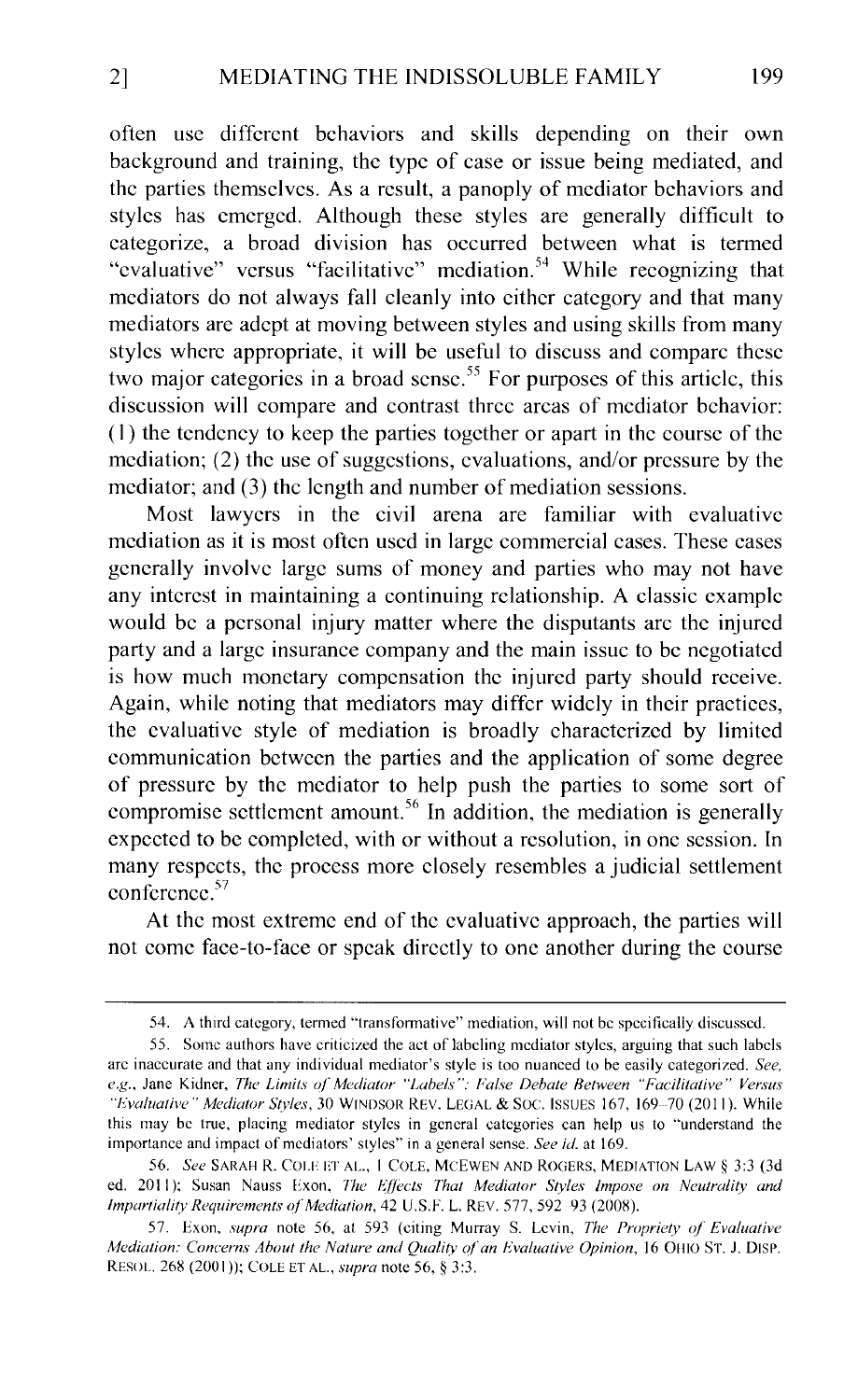of the mediation. While some evaluative mediators may have a joint opening session in which the mediator explains the mediation process and allows each side to present their arguments on the issues, some omit the opening session and move the parties immediately into separate rooms. Whether or not there is a joint opening or closing session, a hallmark of the evaluative process is that the parties are kept apart, in "caucus," or separate meetings, for the entirety of the mediation session.<sup>58</sup> The mediator shuttles back and forth between the rooms, thus avoiding any heated disputes or arguments between the parties and retaining the ability to help the parties shape their offers outside the presence of the other party in an effort to bring them towards a compromise.

The usc of some degree of pressure by the mediator to push the parties toward settlement is also characteristic of the evaluative style. It is called "evaluative" mediation because the mediator generally feels free to offer an evaluation of each party's case, focusing on the weaknesses of each party's position in an effort to move them toward settlement. For this reason, evaluative mediation is most often practiced by retired judges, experienced attorneys, or other persons who have substantive expertise in the area of the dispute, which experience imbues the mediator with credibility and authority in the eyes of the parties.<sup>59</sup> Where possible, these mediators actively suggest compromise solutions, point out flaws in each party's case, arm twist, cajole, and otherwise persuade or pressure cach side into coming to the middle to settle the matter.  $60$ Evaluative mediators will certainly differ in the degree or form of pressure that they feel is appropriate, but some type of evaluation or persuasion is indeed characteristic of this style of mediation. This behavior is usually expected and even welcomed by attorneys, especially those who arc having a hard time "breaking the bad news" to their clients or other client control issues.

Finally, evaluative mediations are generally expected to be completed in one session. The attorneys on each side often consider this their one chance for settlement. As a result, these sessions can last all day and even into the nighttime hours if necessary. The sheer length of the mediation can help convince the parties to settle. Often at that point, the parties have invested a considerable number of hours, not just in terms of

<sup>58.</sup> COLE ET AL., *supra* note 56 ("These mediations are likely to rely more heavily on caucuses and to provide significantly less opportunity for direct party participation and for exploration of a wide range of underlying interests.").

<sup>59.</sup> Kenneth M. Roberts, *Mediating the Evaluative-Facilitative Dehate: Why Both Parties Are Wrong and a Proposal for Settlement, 39 LOY. U. CHI. L.J. 187, 195 96 (2007).* 

<sup>60.</sup> James J. Alfini, *Trashing, Bashing, and Hashing* It *Out: Is This the End of "Good Mediation"?, 19 FLA. ST. U. L. REV. 47, 66 73 (1991).*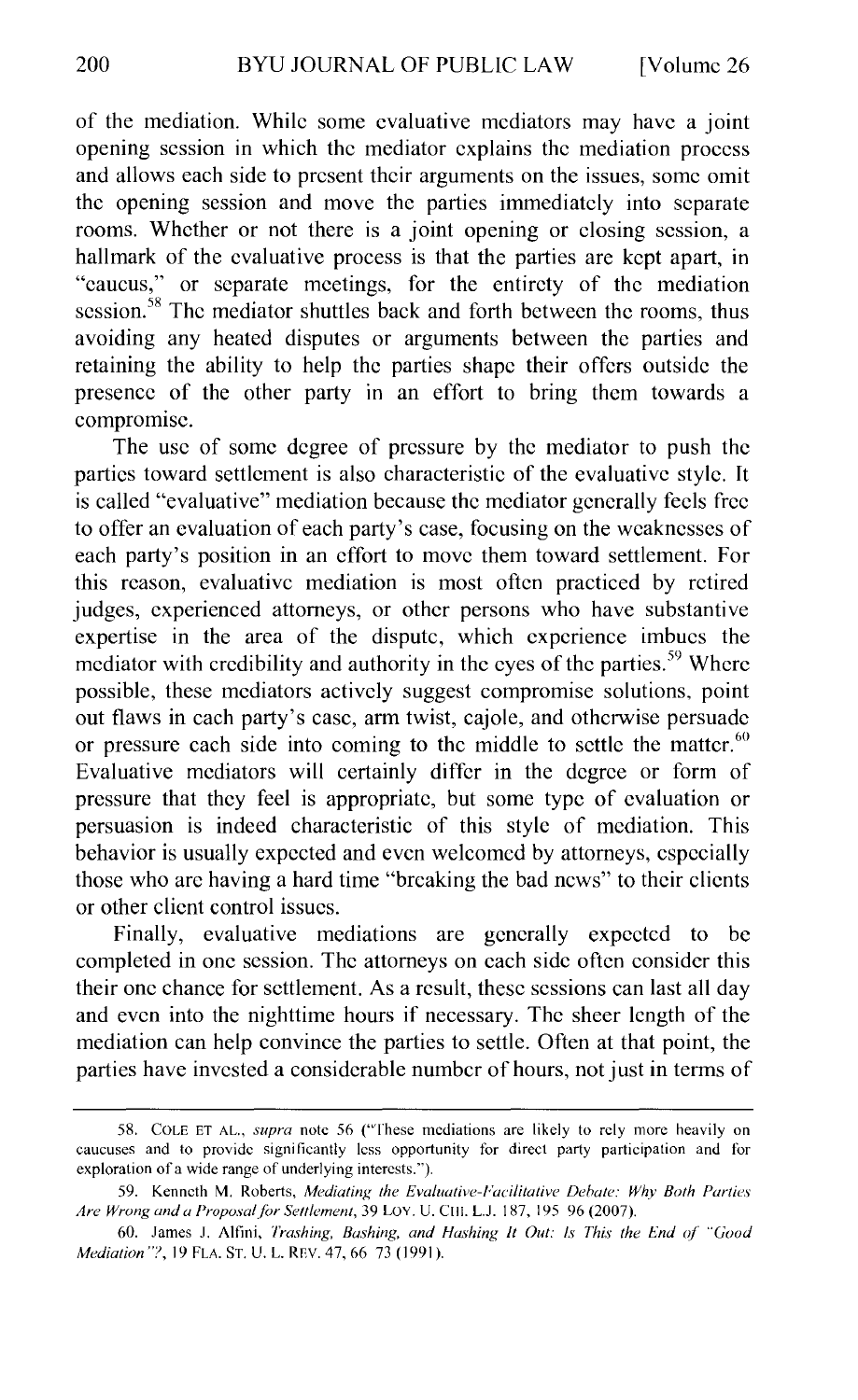time, but also in attorney and mediator fees. Once completely exhausted and spent, the parties may finally capitulate and sign the final settlement agreement. Ultimately, the evaluative mediator's main goal is a final agreement (and thus an end to the litigation), obtained through whatever means necessary, whether it be pressure exerted by the mediator or by the sheer passage of time and accumulation of costs.  $61$ 

The evaluative style of mediation, when practiced as described above, stands in stark contrast to what is referred to as "facilitative" mediation. This style, too, differs broadly in the practice of individual mediators but generally encourages face-to-face communication between the parties, places a high priority on the parties' choices and selfdetermination in the ultimate resolutions that emerge, and may or may not continue over multiple sessions.  $62$  One of the most striking differences to the casual observer is that a facilitative mediation is far more likely to happen in one room. While the mediator may separate the parties for brief periods during the mediation, or even the entire mediation in cases where there arc violence or safety concerns, the focus is on helping the parties communicate directly to the greatest extent possible. $63$  The facilitative mediator has specialized training and uses many skills to aid parties in communicating civilly and effectively with one another, even parties who may have a long history of conflict. The mediator may have the parties set ground rules to help them discuss the issues without interrupting one another; in addition, the mediator may summarize and reframe the parties' statements in ways that are less inflammatory and more likely to help the parties hear and understand one another. In doing so, the mediator can aid the parties' communication, thus helping the parties move beyond blame and faultfinding to focus their minds on how they can together resolve the issues moving forward.<sup>64</sup>

Additionally, in the facilitative process there is a greater focus on party self-determination and on aiding the parties in developing their own creative options. Most facilitative mediators are hesitant, if not adamantly opposed, to offering evaluations of the parties' case or even offering active suggestions for compromise. Facilitative mediators are generally hesitant to apply any pressure at all, instead honoring and deferring to the partics' ultimate decision-making power.<sup>65</sup> This is not to

<sup>61.</sup> *See Marjorie Corman Aaron, Do's and Don'ts for Mediation Practice, DISP. RESOL.* MAG., Winter 2005, at 19, 22.

<sup>62.</sup> COLE ET AL., *supra* note *5(),* § 3:3.

<sup>63.</sup> *Id.* ("Facilitative mediators rely heavily on joint sessions . . . .").

M. *Sl!e* ALFINI ET AL., *supra* note 3, at 118-28.

n5. Exon, *supra* note 51l, at 591 92; Kidncr, *supra* note 55, at 174-75; Roberts, *supra* note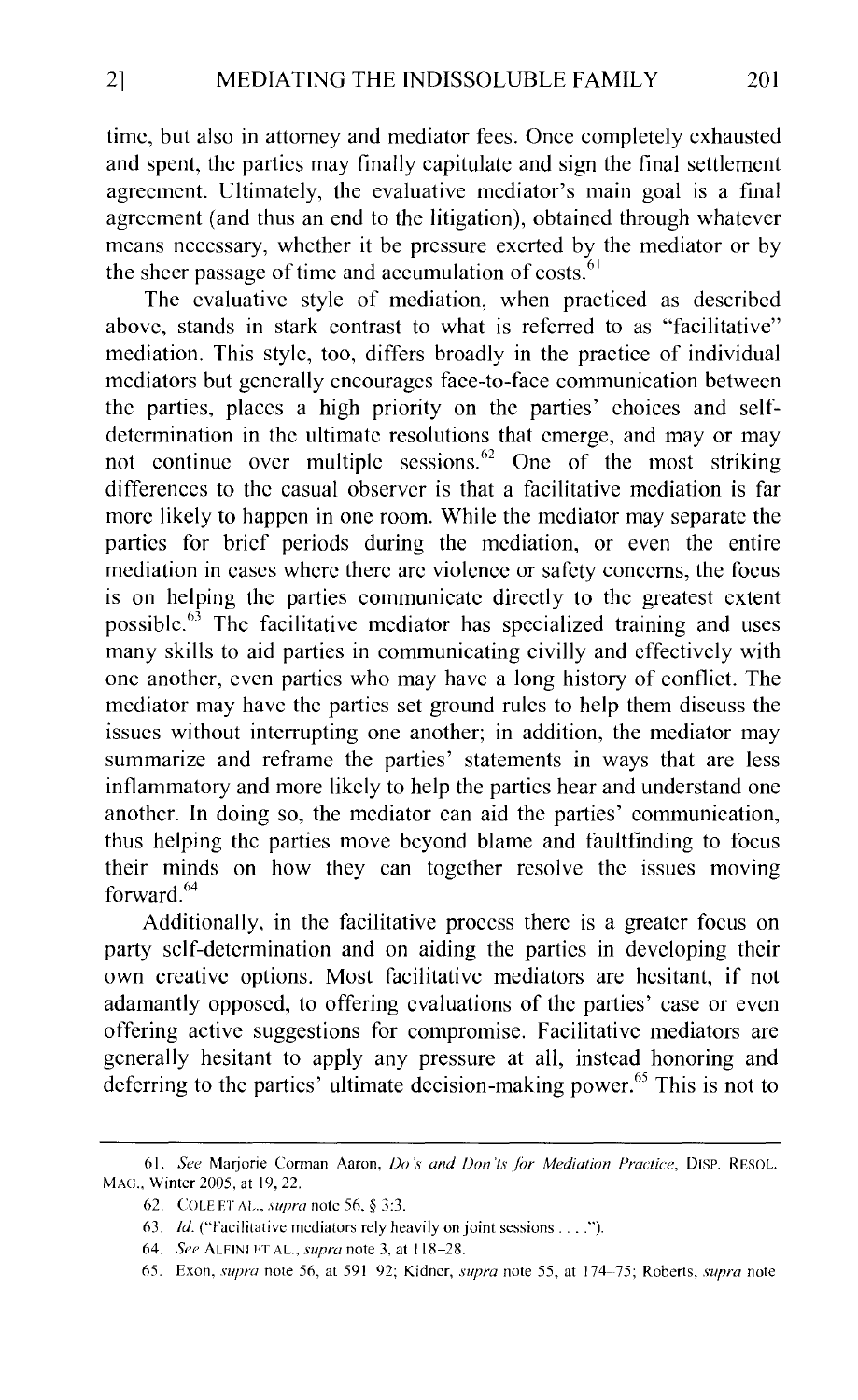say that facilitative mediation is not effective at aiding the parties in reaching settlement. Rather, this style focuses more heavily on helping the parties develop their own mutually agreeable solutions, which solutions can be broader in scope, more creative, and more tailor-made to the parties' individual situations than those solutions that may be suggested by an evaluative mediator or handed down by a court. In this process, facilitative mediators help the parties evaluate each option in realistic terms, taking into account the uncertainty and costs of litigation so that a party can determine for him or herself whether and upon what terms to settle the case.

Lastly, in the facilitative mediation style, there is generally no firm expectation that the mediation should wrap up in only one session. This flexibility is also part of honoring party self-determination. If the parties desire additional sessions, or simply want to do further research on specific issues prior to making a decision, such can happen in a facilitative framework. Based in part on the above characteristics, facilitative mediation has been characterized as a more "therapeutic" approach to resolving party disputes.<sup>66</sup>

There is an ongoing debate among mediators as to the appropriateness or effectiveness of different mediation styles. $67$  Some even argue that so-called "evaluative" mediation should not be called "mediation" at all because it fails to achieve what these critics believe are the central goals or tenets of the mediation process.<sup>68</sup> A more measured approach to this debate, however, is to acknowledge the variability of styles that exist within the field of mediation while recognizing that not all styles or behaviors arc appropriate or effective for all cases. It is imperative that attorneys and parties become better at matching the appropriate mediation style or mediator to each individual case. Evaluative techniques, while arguably appropriate for cases in which there is little to no relationship between the parties and the main issue is a monetary settlement, may not be appropriate for family disputes, especially those involving children. Rather, most family disputes would

<sup>59,</sup> at 193-94.

<sup>66.</sup> Roberts, *supra* note 59, at 193.

<sup>67.</sup> Ellen A. Waldman, *The Evaluative-Facilitative Debate in Mediation: Applying the Lens of"Therapeutic Jurisprudence,* 82 MARQ. L. REV. 155, 155 ( 1998) ("Of the numerous controversies surrounding mediation today, none has generated quite as much heat as the propriety of mediator evaluation.") (citing Carrie Menkel-Meadow, When Dispute Resolution Begets Disputes of Its Own: Conflicts Among Dispute Professionals, 44 UCLA L. REV. 1871, 1887 (1997); Joseph B. Stulberg, *Facilitative Versus Evaluation Mediator Orientations: Piercing the "Grid"' Lock,* 24 FLA. ST. U. L. REV. 985, 986 (1997)).

<sup>68.</sup> *!d.* at 155 ("Advocates of a pure facilitative style maintain that evaluative mediation is oxymoronic[,]" because it fails to "encourage[] disputants' unfettered autonomy[,] ... vitiates [mediator! neutrality and destroys the rapport necessary for truly productive interactions.").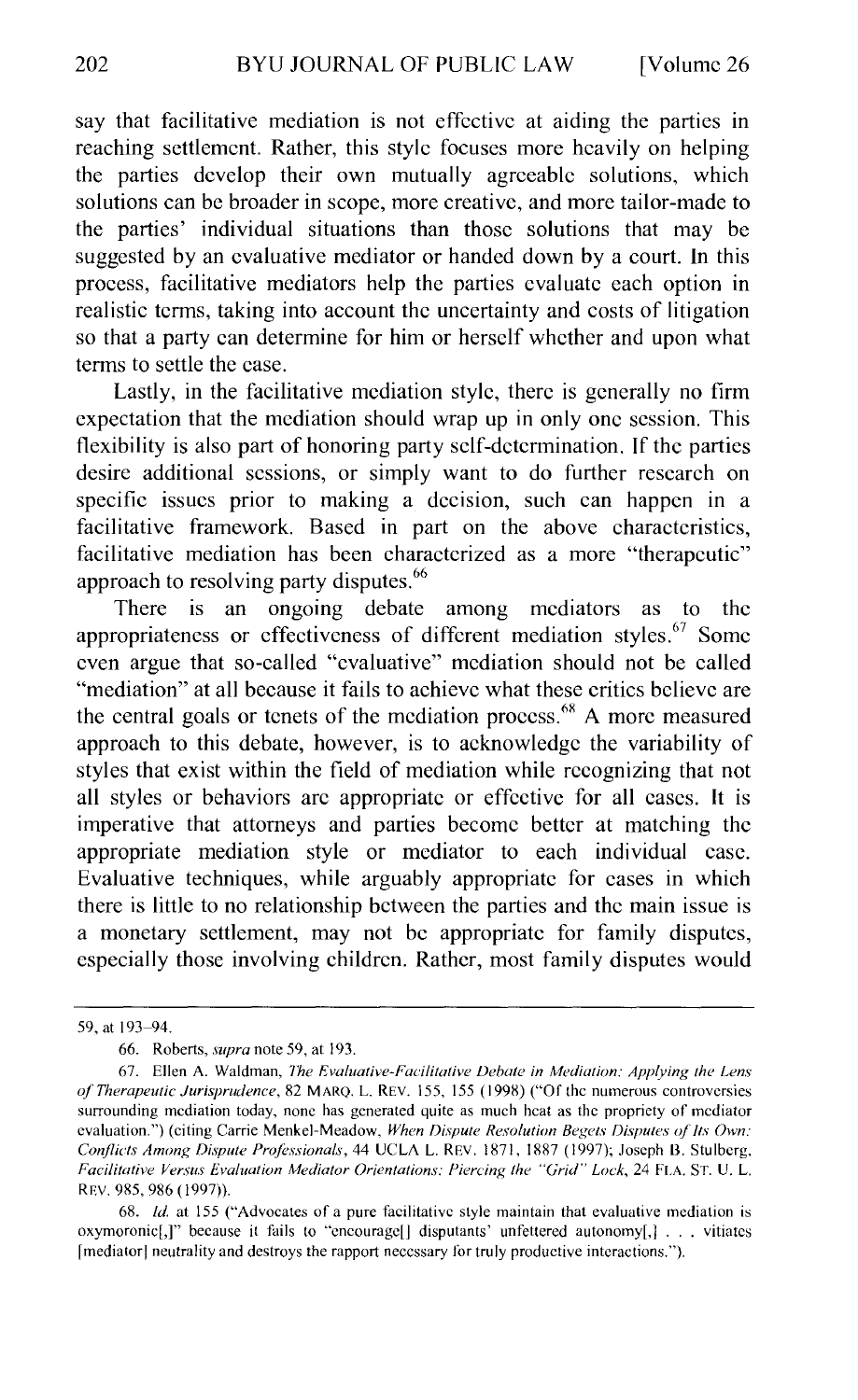benefit from the application of a facilitative framework that encourages direct communication, encourages the development of multiple and custom-made options, and allows the parties to choose among those options without undue pressure.

The dangers of applying an evaluative approach to a typical divorce involving the custody of children are easily observable in view of the three characteristics of the process noted above. First and foremost, if both parents are intending to stay actively involved in rearing their children, the quality of their ongoing communication is crucial. This ongoing communication is only becoming more significant as more and more parents arc opting for joint parenting arrangements post-divorce. The potential effects of litigation on party communication in these cases have already been noted. $69$  When seeking an alternative to the negative effects of litigation, it docs not seem useful to choose an alternative that similarly limits communication between the parties. If divorcing spouses arc to transform their relationship into that of co-parents who must work together to make joint decisions regarding their children, exchange the children frequently, and make frequent adjustments to ongoing parenttime schedules, these parents will require a high degree of ongoing communication and cooperation. At the same time, many of these parents, when in the throes of divorce or separation, find that their communication has broken down significantly or that they have ceased communicating altogether. Putting them into a mediation process which, at the outset, continues this pattern by keeping them separate for the duration of the mediation is a poor way to help them learn to accomplish improved communication moving into the future. Rather, mediation, when done appropriately, can become a first step and a model in teaching the parties improved communication techniques. Not only can the subject of communication itself be a topic of discussion in the course of the mediation, but also the practice of sitting down face-to-face and discussing difficult issues with the aid of a skilled mediator can teach parties how to engage each other more effectively in the future. At the very least, many parties realize it is possible to communicate effectively with each other without it becoming a shouting match. Thus, in the absence of violence or safety concerns, parties should be aided and encouraged in speaking directly with one another in the course of the mediation process.

Secondly, the usc of authoritative evaluations and undue pressure should be discouraged, especially when dealing with issues regarding children in family disputes. Mediator evaluations tend. to be overly

<sup>69.</sup> *Supra* Part I.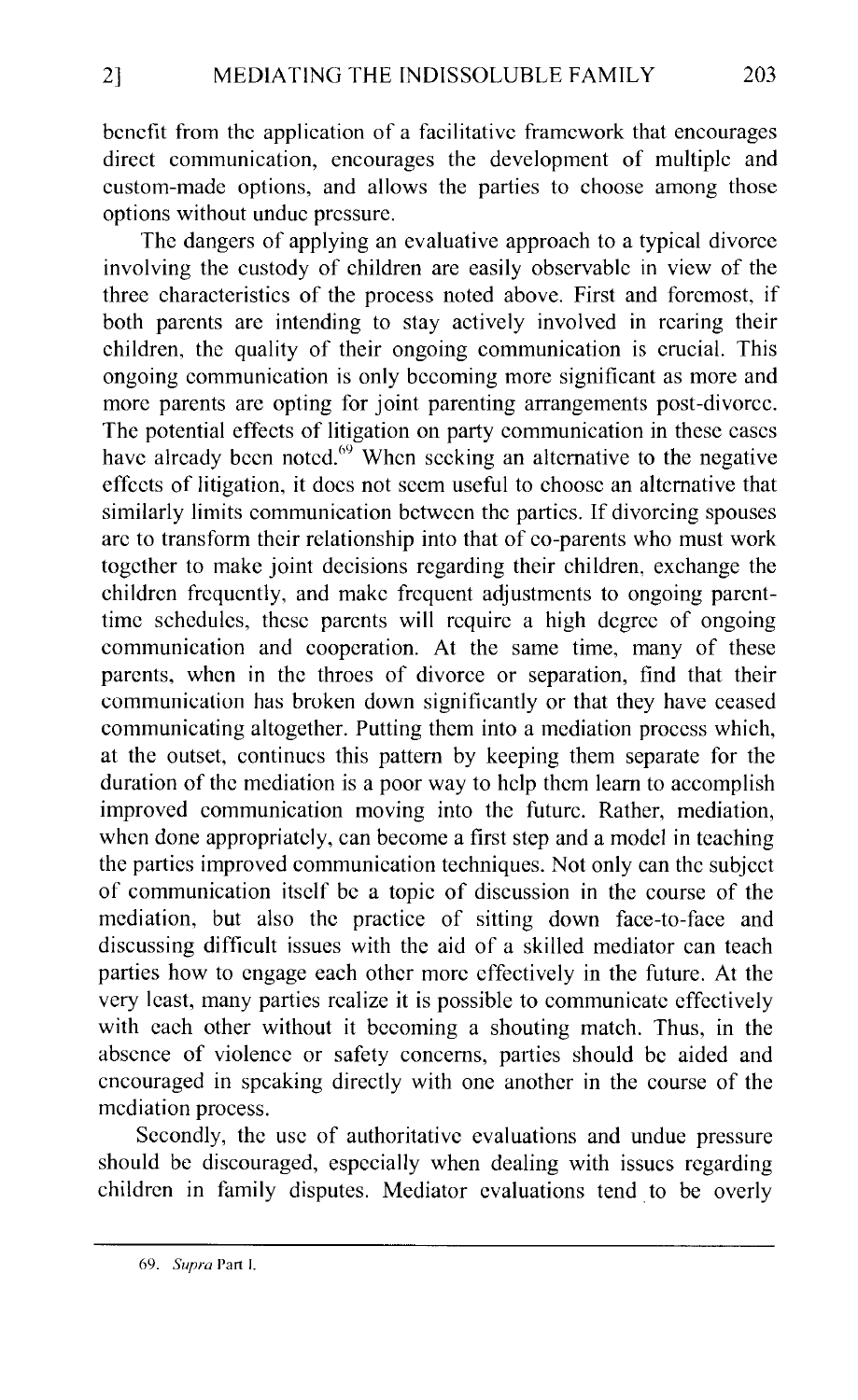legalistic, which poses a number of potential problems for the quality of the mediation process. By first focusing on legal norms and potential court-imposed outcomes and then applying pressure on the parties to accept the same, the mediator may guide or pressure the parties to accept an outcome not far different than what might happen in court. This result is problematic in that, as discussed above, court-directed outcomes arc generally less than ideal, especially when dealing with highly individualized arrangements regarding children.<sup>70</sup> Furthermore, family law statutes and regulations often present far from definitive rules or predictable outcomes, preferring to give judges loose guidelines to allow them wide discretion in individual cases.<sup>71</sup> Thus, not only could a mediator's evaluation be highly subjective and not necessarily represent how a judge would decide, but it may also foreclose or limit partycreated solutions that more adequately fit the parties' individual situations, though they may diverge somewhat from the legal guidelines. Finally, relying on evaluative mediators in family cases can have the effect of limiting the field of mediation as a whole to the usc of attorneys and judges as mediators, thus limiting the use of other counseling and mental health professionals who may actually be better suited to dealing with family disputes and aiding parents in their communication and issues concerning the care of their children.

The facilitative framework's greater emphasis on party selfdetermination rather than mediator evaluation is also important. By avoiding pushing the parties toward, or even intentionally dcemphasizing, legally driven outcomes, a facilitative mediator can help the parties develop their own options and customized solutions. This method is particularly important in light of the fact that many parties, whether by reading the statutes themselves or being informed by a lawyer, already have their own ideas about what might happen in court or what they are "entitled" to under the law. These personal evaluations, often inaccurate, tend to solidify the parties in their positions, often making it difficult to move them toward agreement. Decmphasizing potential legal outcomes, which are often unknown, and refocusing the parties on solutions that meet both of their interests and circumstances tends to be more helpful in coming to mutually beneficial and satisfactory agreements. This focus lets the parties know that, ultimately, the outcome is up to them and their discretion, rather than that of a court

<sup>70.</sup> *Supra* Part I.

<sup>71.</sup> See UTAH CODE ANN. §§ 30-3-34, -35 (West 2011) (indicating that the court has discretion to determine which parent-time schedules are in the "best interests of the child," and establishing a rebuttable presumption that the suggested schedules provide the minimum time that should be allocated to the noncustodial parent).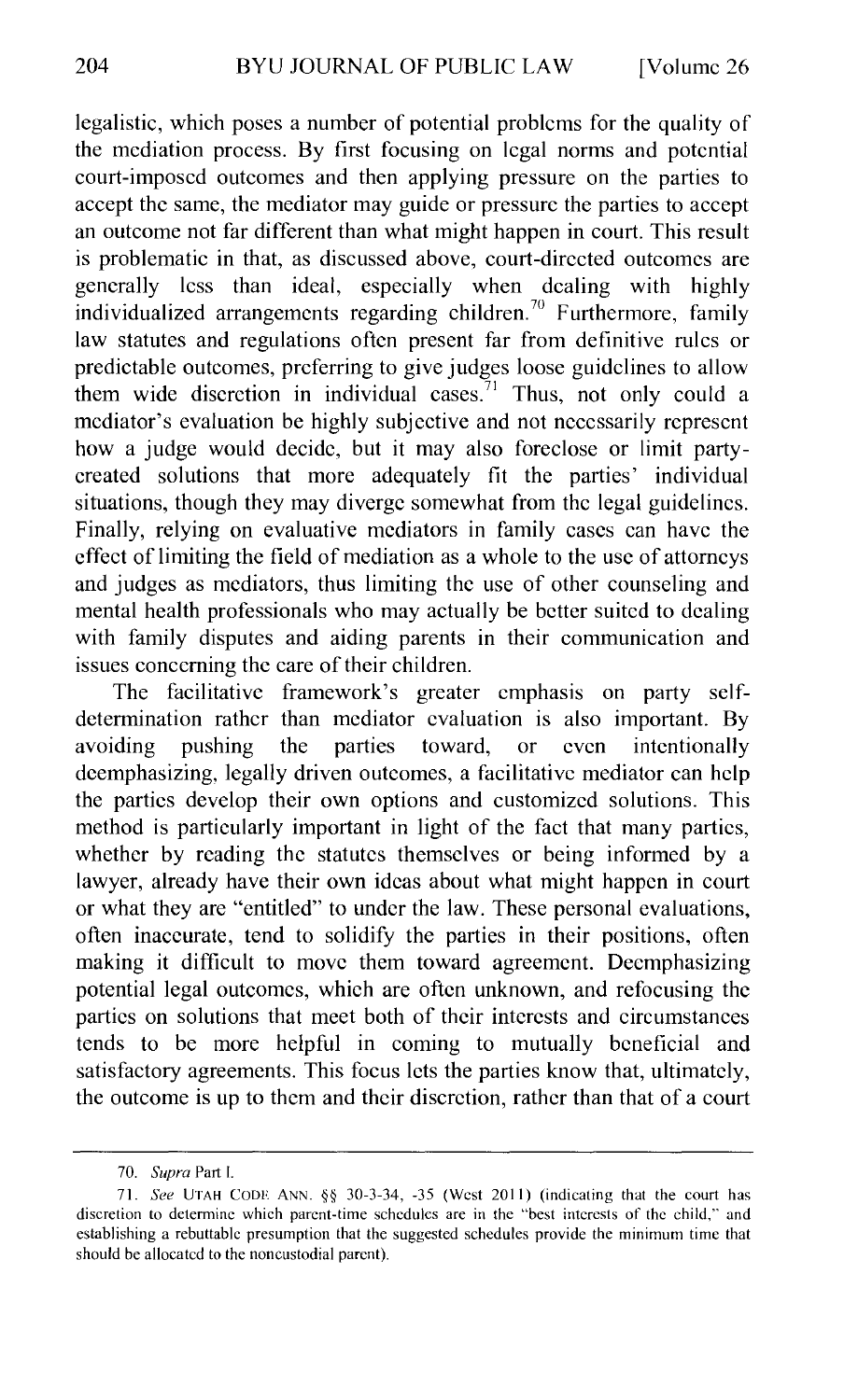or statutory scheme.

Finally, the evaluative style's tendency to try to hash out all issues in one session and the overemphasis on "agreement at all costs" is not useful in the family context. While the parties may end up with an agreement, sometimes through pressure applied by the mediator and/or sheer exhaustion, the agreement may not ultimately serve the parties wc11 moving into the future. This is particularly true if the method of obtaining the agreement and flaws in the agreement itself engender future conflicts between the parties, leading them to court again and again on post-divorce modification actions. Rather, the emphasis should be on quality agreements that have been well considered and evaluated by the parties without undue pressure or imaginary time constraints.<sup>72</sup> A significant relationship that may have lasted over the course of years cannot generally be sorted out in a matter of hours or a day. In addition, custody and parent-time issues are emotiona1ly laden. Discussing these issues for hours on end is exhausting, and it is difficult for many parents to quickly make reasoned decisions regarding these matters. A facilitative approach that relics on multiple sessions, to the extent needed, a1lows the parties the time needed to research information, think over potential options, and ultimately helps the parties come to wiser agreements. In addition, when working with parenting schedules, for instance, parties often need to try out different ideas to see what will work long term. It is advisable for parties to be allowed the opportunity to come back to mediation after a trial period to discuss necessary changes. Ultimately, when parties are afforded the time needed to make crucial decisions regarding their children, they will generally be more comfortable with the agreements they come to and more likely to abide by them in the future. $^{73}$ 

For purposes of comparison and brevity, this discussion has focused on just the above practices in both the facilitative and evaluative styles. Those behaviors that fall generally under the facilitative rubric have many benefits for domestic relations cases over an evaluative approach. This is not to say that evaluative techniques are never appropriate for family cases—a somewhat more evaluative or "directive" approach can often be effective when discussing division of property and debts, for

<sup>72.</sup> Waldman, *supra* note 67, at 164 ("When facilitative mediators defend their mediation methodology, they stress the benefits to disputants in making their own decisions, free of coercive influences.").

<sup>73.</sup> The Family Relationship Centers ("FRCs") in Australia, which Patrick Parkinson describes in his book, advocate this model. The book notes that "ongoing family mediation is part of the philosophy of the FRCs," because "ltJhere is really no such thing as final arrangements with children." Thus, parties are free to come back to mediation at critical junctures to reassess their parenting arrangements. PARKINSON, *supra* note 27, at 191-92, 200.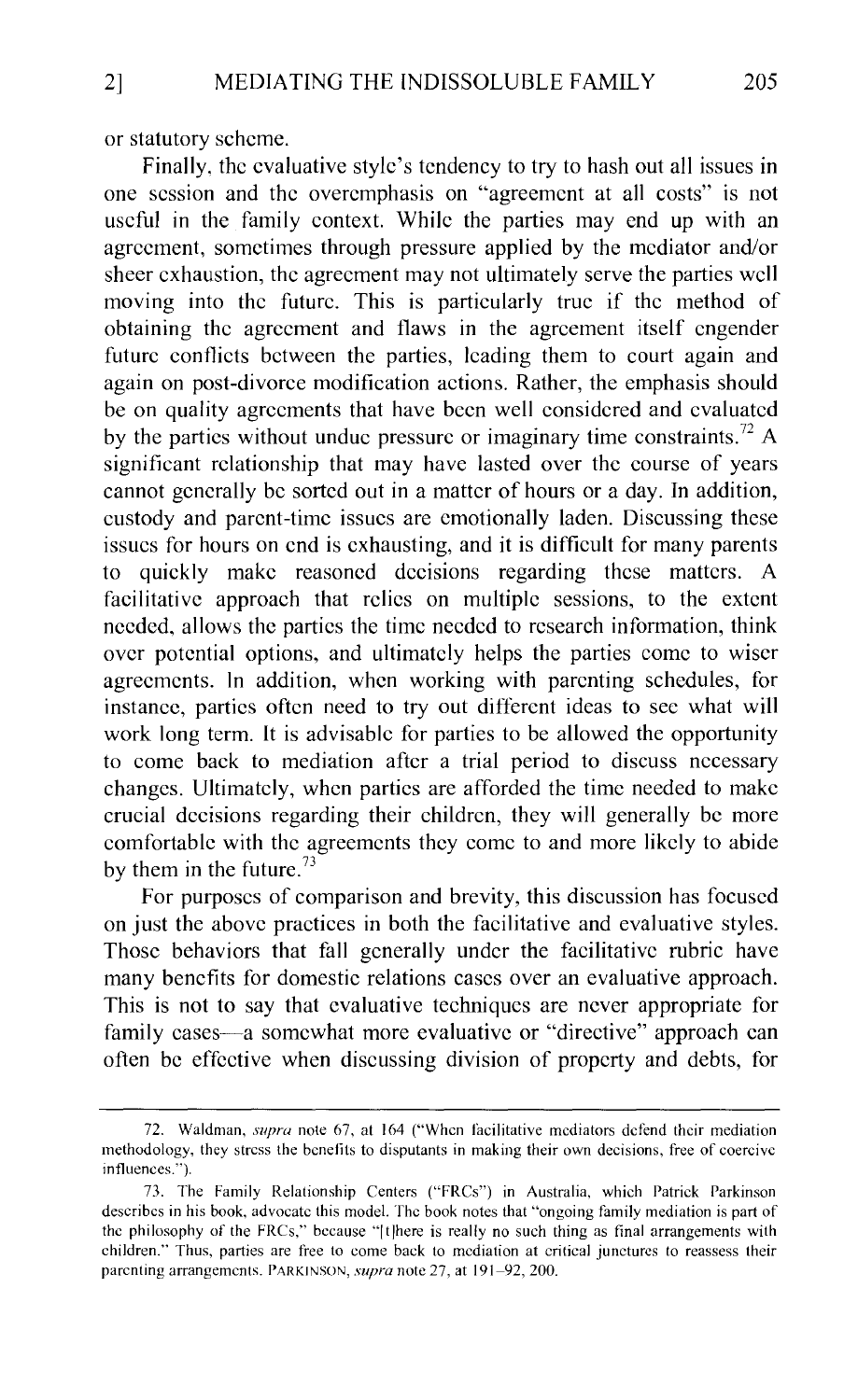example. However, as discussed in more detail below, a problem arises if individuals mediating family cases are untrained in facilitative mediating family cases arc untrained in facilitative techniques, or if the attorneys employing such mediators are unaware of the existence or benefits of these techniques. In general, a greater emphasis on facilitative mediation techniques in family cases will be more effective at enhancing party communication, aiding parties in developing more customized parenting arrangements and other solutions, and, ultimately, limiting ongoing disputes between the parties.

#### IV. CONCERNS AND RECOMMENDATIONS FOR FUTURE USE OF FACILITATIVE MEDIATION

Despite the many benefits of facilitative mediation, the application of this style of mediation to family cases is far from uniform. There is both anecdotal and empirical evidence to suggest that the evaluative style of mediation, so prevalent in commercial cases, is being imported into family cases on a regular basis in many markets. Recent studies indicate that attorneys, who are most often the consumers of mediation services, do not favor the facilitative style. One study found "strong support for evaluative mediation techniques," indicating that "95% of attorney respondents favored mediator analysis of strengths and weaknesses of cases, 60% favored predictions about likely court outcomes, 84% approved of recommendations of a specific settlement, and 74% supported application of 'some pressure to accept a particular solution."<sup>74</sup> Other studies have found that lawyers are more likely to assess mediation as "more fair" when mediators suggest possible settlement options and when they evaluate the merits of the case,  $75$  and that almost 70% of lawyers preferred that mediators evaluate the merits of medical malpractice cases.<sup>76</sup> While these studies do not specify whether their findings are uniform for all types of cases, they support the author's observations with regard to the use of evaluative techniques in family cases in the Utah market. There is anecdotal evidence to suggest that many attorneys who practice family law have a similar preference for evaluative mediators, particularly retired judges and experienced

<sup>74.</sup> COLE F.T AL., *supra* note 56, § 3:3 (citing ABA SECTION ON DISPUTE RESOLUTION, *Task Force on Improving Mediation Quality: Final Report* 14 16 (2008), http://www.americanbar.org/content/dam/aba/migrated/2011\_build/dispute\_resolution/finaltaskforce mcdiation.authcheckdam.pdf).

<sup>75.</sup> Roselle L. Wissler, *Court-Connected Mediation in General Civil Cases: What We Know from Empirical Research, 17 OHIO ST. J. ON DISP. RESOL. 641, 684-85 (2002).* 

<sup>76.</sup> Thomas B. Metzloff et al., *Empirical Per.1pectives on Mediation and Malpractice,* 60 LAW & CONTEMP. PROBS. 107, 144-45 (1997).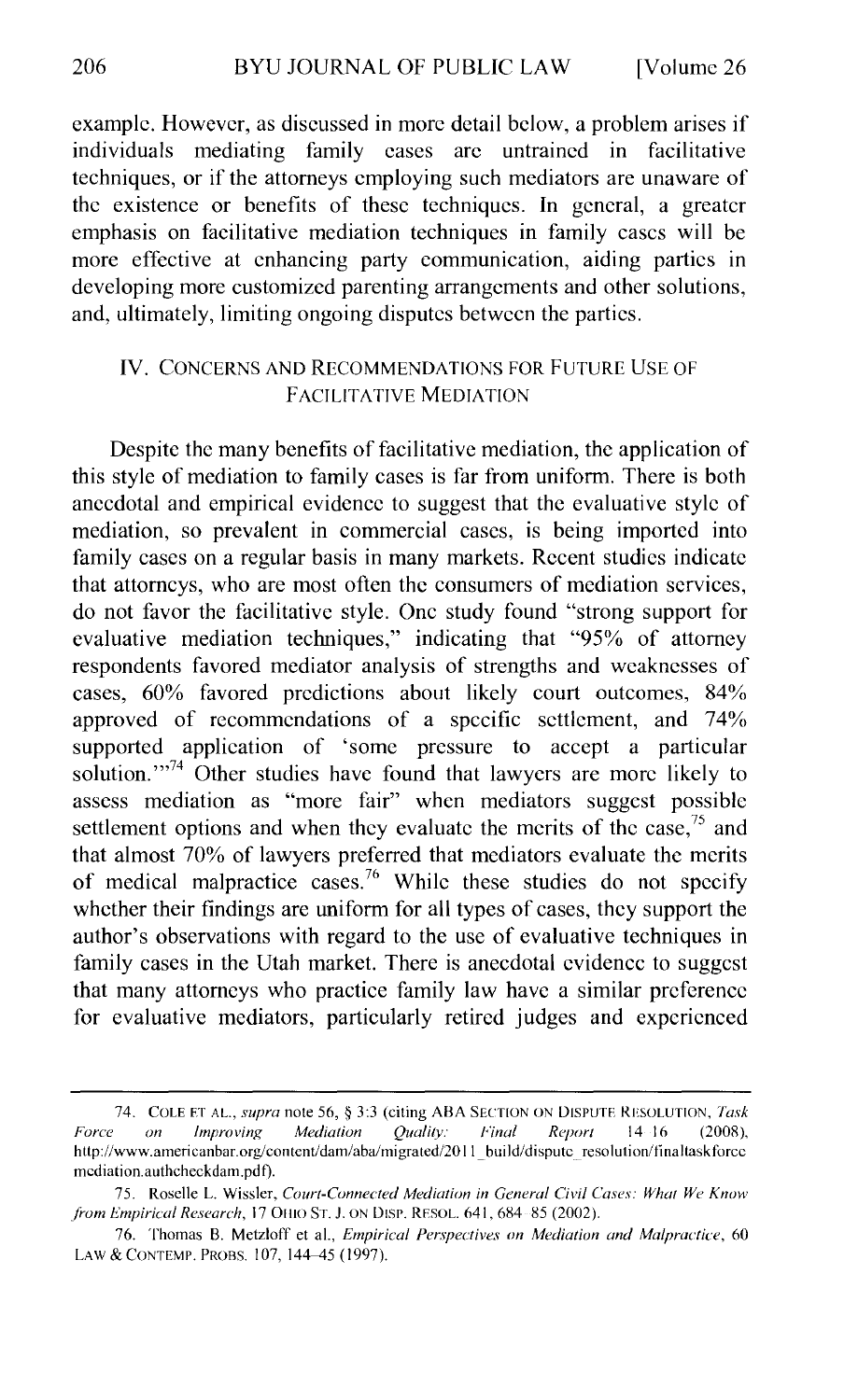attorneys, among whom the evaluative style tends to predominate.<sup>77</sup>

Attorney selection of and preference for evaluative mediators occurs for many reasons and is having a great impact on shaping the mediation market. As noted above, attorneys are largely the consumers of mediation services. While some parties remain pro se, most who enter litigation feel compelled to hire attorneys to guide them through the process. "[T]here is every reason to expect that disputants will be greatly influenced by their attorney's advice and will have little or no role in the selection of the mediator."<sup>78</sup> As such, "attorneys 'increasingly are the gatekeepers to ADR [alternative dispute resolution] processes."<sup>79</sup>

The empirical research indicating attorney preference for evaluative mediation is significant and may have several explanations. In the first instance, inasmuch as mediation has risen to prominence in a relatively short timeframe, there arc many attorneys who are simply unacquainted with the differences in mediator styles and competencies. In the absence of any specific training on the subject, many attorneys are apt to rely on word-of-mouth from other attorneys and flock to those mediators who have high name recognition—usually retired judges or other attorney mediators who have practiced for a long time in the same market. $80$  Some researchers have found evidence to indicate that attorneys' preferred conflict management styles also influence their choice of mediators and their behavior when acting as mediators themselves. $81$  Attorneys' and judges' comfort with rule-based regimes and tendencies toward analytical thinking and emotional distance all predispose them to prefer an evaluative style over a more facilitative one, which requires more flexibility, creativity, and therapeutic listening and questioning skills.<sup>82</sup>

82. *!d.* 

<sup>77.</sup> Jeffrey H. Goldfien & Jennifer K. Robbennolt, What if the Lawyers Have Their Way? An *lo'mpirical Assessment o/Conflict Strategies and Attitudes Toward Mediation Styles,* 22 OHIO ST. J. ON DISP. RESOI.. 277, 314 (2007) ("There is evidence that lawyers have a tendency to gravitate toward evaluative or directive techniques in mediation---both as mediators and as advocates.") (citations omitted); John Lande, *Judging Judges and Dispute Resolution Processes*, 7 NEV. L.J. 457, 465 (2007). Some researchers "argue that disputants (or, more commonly, their lawyers) prefer retired judges as mediators (who often usc evaluative approaches in mediation)." *!d.* 

<sup>78.</sup> Goldfien & Robbennolt, *supra* note 77, at 282 83.

<sup>79.</sup> *!d.* at 283 (alteration in original) (quoting Barbara McAdoo & Nancy Welsh, *Does ADR Really Have a Place in the Lawyers' Philosophical Map?*, 18 HAMLINE J. PUB. L. & POL'Y 376, 391 ( 1997)).

<sup>80.</sup> *ld.* at 286 ("As is likely the case with any effort to procure professional services, a variety of factors are likely to come into play in selecting a mediator, including considerations of cost, experience, expertise, reputation, or the recommendations of colleagues.") (eiting John Lande, *How* Will Lawyering and Mediation Practices Transform Each Other?, 24 FLA. ST. U. L. REV. 839, 848-49 (1997))

<sup>81.</sup> *!d.* at 314 (quoting Chris Guthrie, *The Lawver's Philosophical Map and the Disputant's Perceptual Map: Impediments to Facilitative Mediation and Lawyering,* 6 HARV. NEGOT. L. REV. 145, 163-64 (2001)).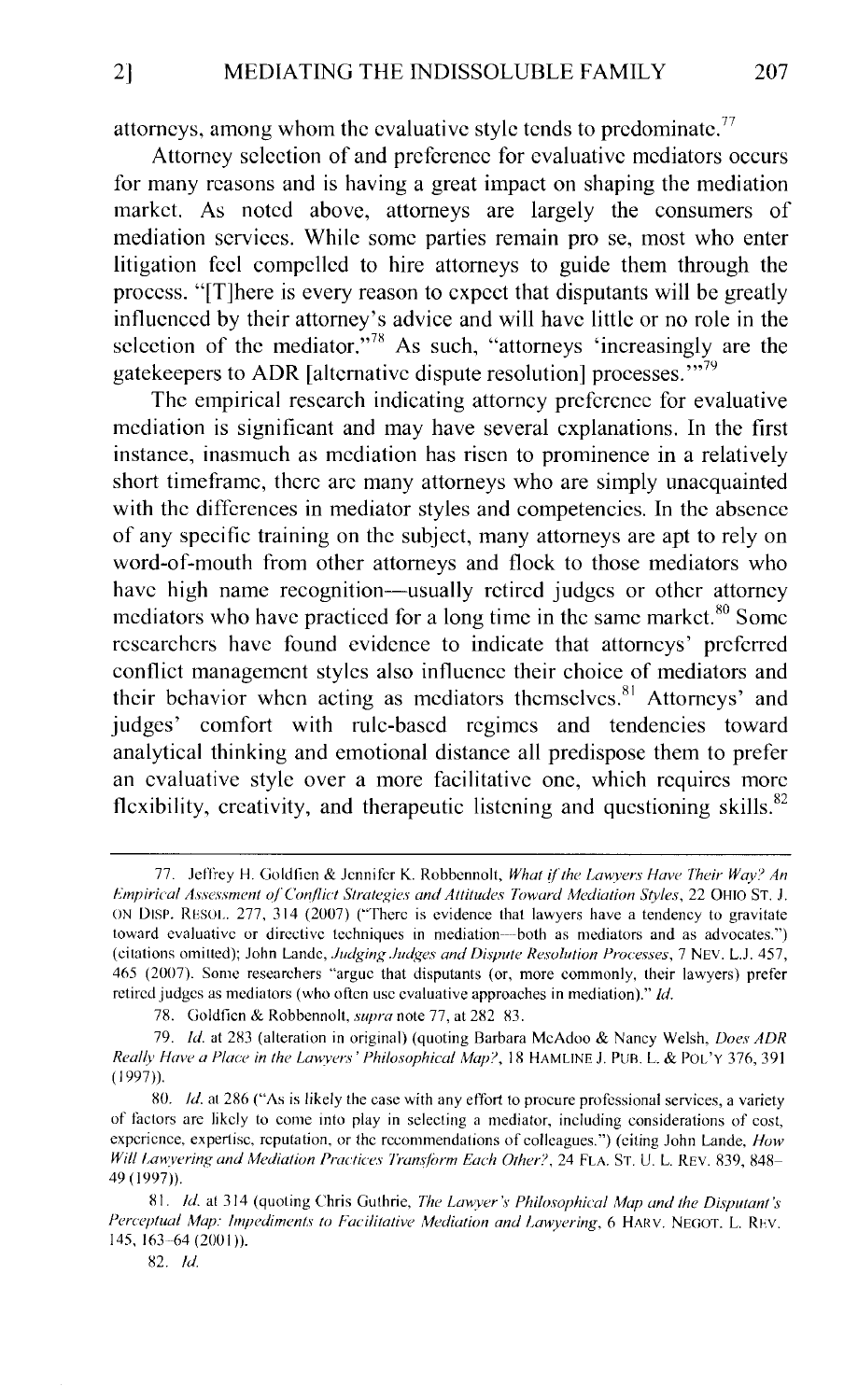Finally, attorney preference in mediator selection may affect the behavior of the mediators themselves. Even those mediators who may be inclined toward facilitative techniques may feel some pressure to adopt more evaluative practices in order to manage relationships with lawyers who are "repeat buyers of their services."<sup>83</sup> For all of these reasons, the field of mediation is being skewed in favor of evaluative techniques, often without sufficient consideration of whether the style is appropriate for any given case.

Thus, although facilitative mediation can have many benefits for family cases, it appears that the style may be undcrappreciatcd and underutilized by many attorneys. In view of this problem, there arc some suggested measures that can be taken in terms of both education and legislation that may help stem the evaluative tide. First and foremost, if attorneys are the gatekeepers of mediation processes, it is incumbent upon attorneys to ensure that they are well informed about the processes that they are choosing and advising their clients to usc. As noted above, attorneys are often too little acquainted with the nuances of mediator style. Much could be done in terms of better educating attorneys as to their mediation options. This is already happening to some extent as law schools expand their mediation curricula and ADR programs. $^{84}$  Many law students graduating today are far better informed about mediation than law students of a decade or more ago. Law schools must ensure that they continue to offer basic mediation training to law students. Given the prevalence of mediation and other ADR processes today, some consideration should be given as to whether to make a basic mediation course mandatory for all law students. At the very least, offerings in basic mediation should ensure that students arc well informed as to different mediator techniques and behaviors; they should also allow students to consider what techniques arc most appropriate for different types of cases and clients.

In terms of continuing education, once out of law school, it is advisable to require a portion of new lawyer continuing legal education (CLE) training to include similar subject matter on mediation styles and techniques. Utah, for example, has a new lawyer training mentorship that a lawyer must complete during the first year of his or her practice.<sup>85</sup> It would be a simple matter to include mediation training as part of this requirement, at least for those attorneys who will routinely use mediation in their chosen fields. Additional CLE offerings that focus on mediation

<sup>83.</sup> *!d.* at 313; *see also* Ex on, *supra* note 56, at 596.

S4. *See supra* note II.

<sup>85.</sup> UTAH R. OF JUD. ADMIN. 14-404, -80S.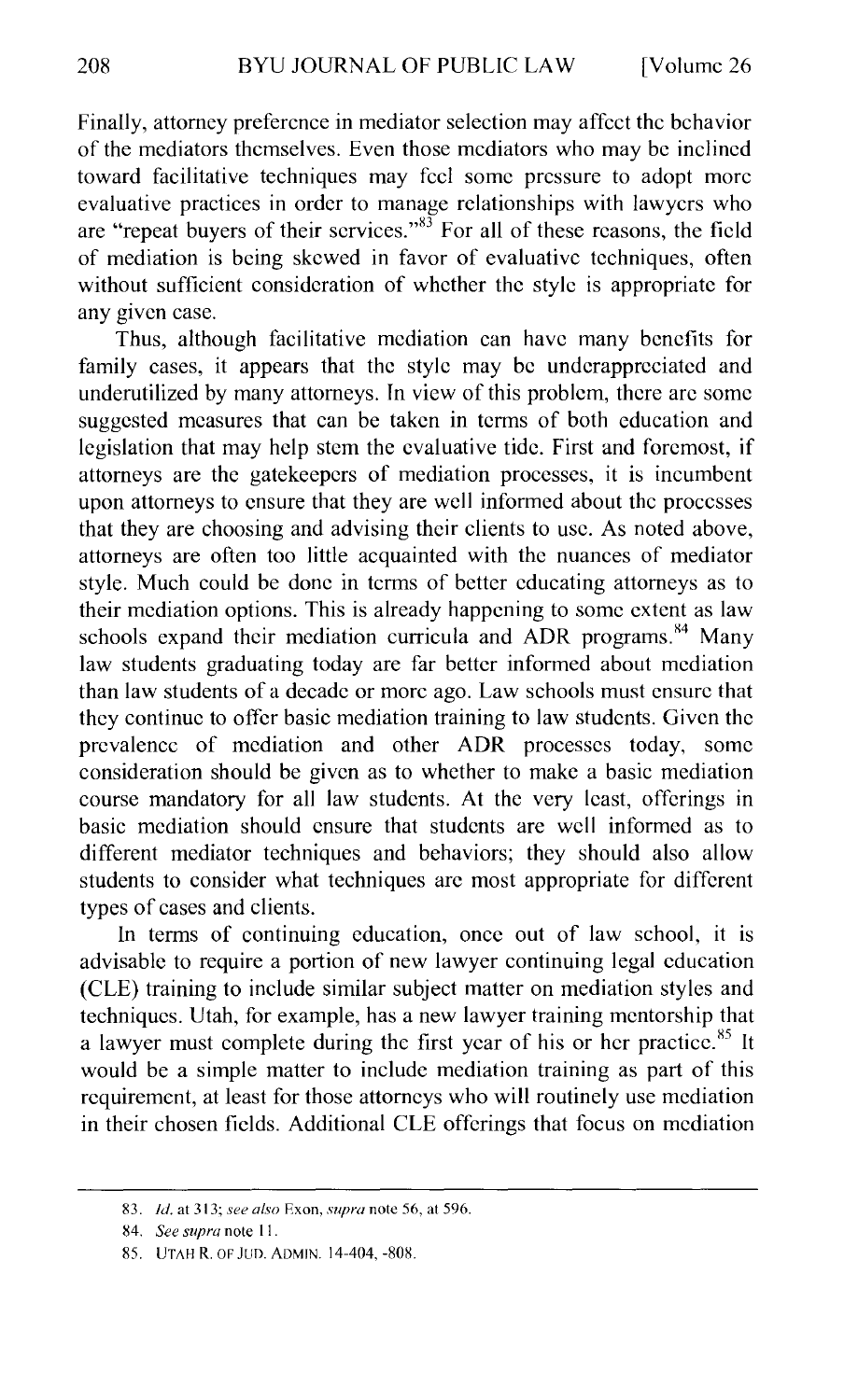for practicing attorneys are routinely offered, but more focus on the differences in mediator techniques would be useful as the subject is little addressed in typical discussions regarding mediation. Inasmuch as most states' rules of professional responsibility require attorneys to "inform the<sup>[ir]</sup> client<sup>[s]</sup> of forms of dispute resolution that might constitute reasonable alternatives to litigation,"<sup>86</sup> it behooves every attorney whose practice involves litigation to adequately inform himself or herself as to what those alternatives really are and which forms and practices are most appropriate for a given case or client.

In addition to education, legislators and other rule-making bodies can have a significant impact on the practice of mediation. Requirements or guidelines for both mediator training and mediator behavior during mediation can help encourage the usc of facilitative techniques in family cases, especially those cases that involve the custody of children. In Utah, for example, while there are strict hourly training requirements that must be completed in order to be included on the court roster of divorce mediators, there arc very few guidelines regarding the content of such training. After completing a forty-hour basic mediation training and other requirements, the rules simply require an additional thirty-two-hour training in divorce mediation and a short mentorship to be included on the roster for qualified divorce mediators. $87$  There arc no other specific requirements regarding previous professional experience or certifications, and other than requiring some ethics content and training on domestic violence, there arc few specific content requirements for training programs. In particular, there is no language regarding training on particular skills or behaviors that would be appropriate for family cases versus any other type of case.<sup>88</sup> Additionally, while Utah does have a requirement that all divorce mediations must be conducted by a courtqualified divorce mediator,<sup>89</sup> this requirement is poorly enforced and many mediators conduct divorce mediations without attaining divorce roster status. Thus, many do not receive court-approved mediation training of any type prior to practicing divorce mediation.

In comparison, some states have included far more specific mediator qualifications and training language that would favor a facilitative approach. For example, in Michigan, in order to be a domestic relations

<sup>86.</sup> MODEL RULES OF PROF'L CONDUCT R. 1.4, 2.1 cmt. 5 (2010). The ABA website indicates that 40 states have adopted the model rules with the comments. *State Adoption of the Model Rules of Professional Conduct and Comments,* AM. BAR Ass'N (May 23, 2011), http://www.americanbar.org/content/dam/aba/migrated/cpr/pic/comments.authcheckdam.pdf.

<sup>87.</sup> UTAH R. OF JUD. ADMIN. 4-510(3)(B)-(C); see supra note 53.

<sup>8</sup>H. UTAH R. 01· JUD. ADMIN. 4-510(4)(A); *see supra* note 53.

<sup>89.</sup> UTAH CODE ANN. § 30-3-39(3) (West 2011).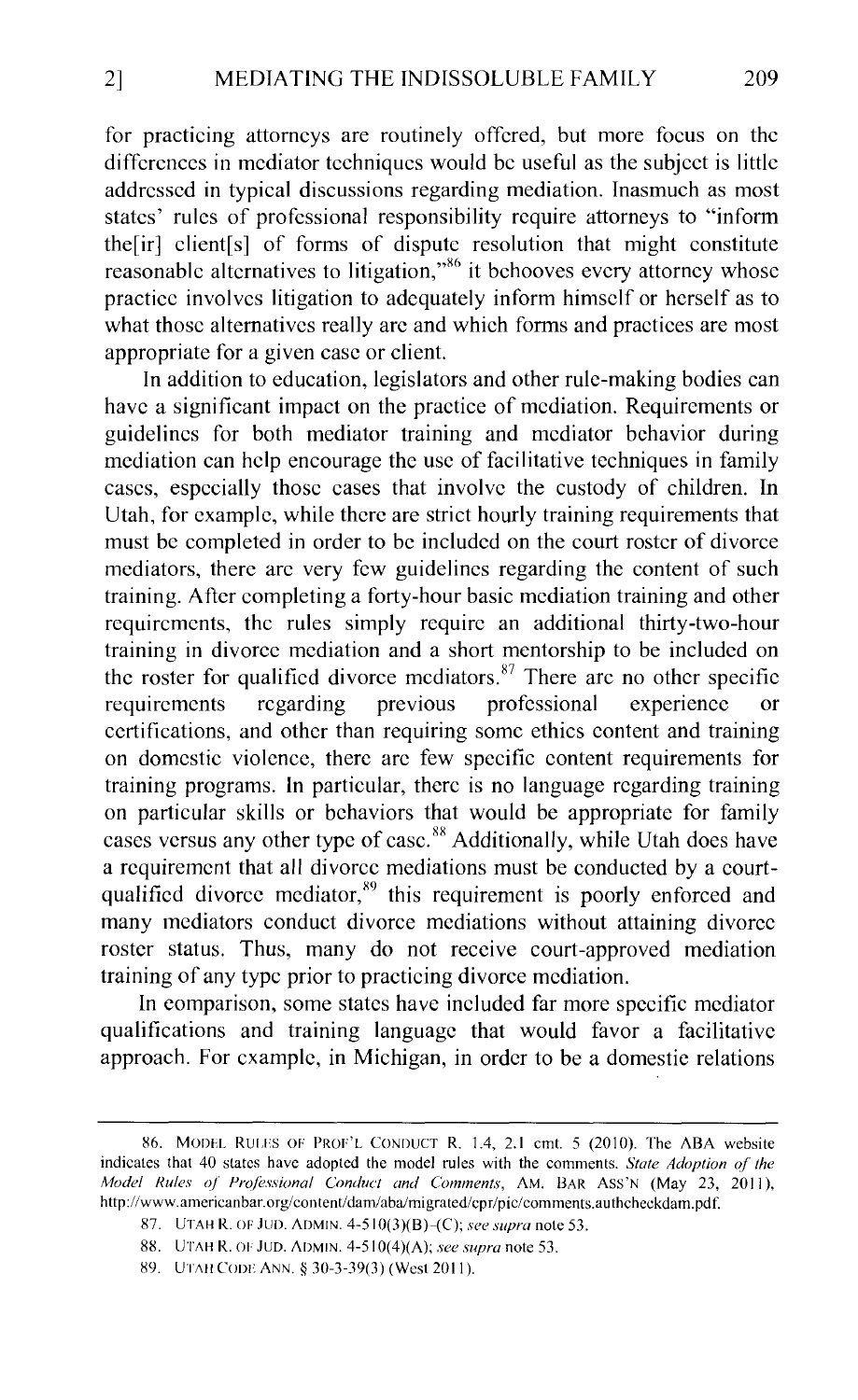mediator an individual must "be a licensed attorney, a licensed or limited licensed psychologist, a licensed professional counselor, or a licensed marriage and family therapist; [or] have a masters degree in counseling, social work, or marriage and family therapy."<sup>90</sup> In the alternative, an individual may instead "have a graduate degree in a behavioral science; or  $\lceil \cdot \rceil$  have 5 years  $\lceil \cdot \cdot \rceil$  experience in family counseling.<sup>"91</sup> This scheme shows a clear preference for mental health professionals and others with therapeutic experience to engage as mediators in family cases. In Minnesota, a mediator "who performs mediation in contested child custody matters" must have "knowledge of child development, clinical issues relating to children, the effects of marriage dissolution on children, and child custody research," among other requirements.<sup>92</sup> In addition, training for mediators conducting civil mediations, which is specifically termed a "facilitative" process,  $93$  must include training in "[c]onflict resolution and mediation theory, including causes of conflict and interest-based versus positional bargaining and models of conflict resolution," in addition to "[m]cdiation skills and techniques, including information gathering skills, communication skills, problem solving skills, interaction skills, conflict management skills, negotiation techniques, caucusing, cultural and gender issues and power techniques, caucusing, cultural and gender issues and power balancing."<sup>94</sup> The statutory scheme has still other training requirements for "family law facilitative neutrals," including hourly training requirements in "conflict resolution theory," "psychological issues related to separation and divorce, and family dynamics," "issues and needs of children in divorce," "family law," and "family economics."<sup>95</sup> The mediator qualification and training scheme in Minnesota as a whole indicates a preference for facilitative techniques, especially in family cases, and provides very specific training requirements for facilitative mediators.

Finally, in addition to more specific training and qualification requirements, some states have actually experimented with requiring a particular style of mediation for certain types of cases. The North Carolina Supreme Court's Standards of Professional Conduct for

<sup>90.</sup> MICH. CT. R.3.216(G)(l ); *see supra* note 53.

<sup>91.</sup> MICH. CT. R.3.216(G)(l); *see supra* note 52.

<sup>92.</sup> MINN. STAT. ANN. § 518.619(4) (West 2011).

<sup>93.</sup> *!d.* § 114.02(a)(7). This provision delines mediation under the title of "Facilitative Processes" as "[aj forum in which a neutral third party facilitates communication between parties to promote settlement. A mediator may not impose his or her own judgment on the issues for that of the parties." So-called "evaluative" or "adjudicative" processes do not include mediation. *See id.* § 114.02(a)(l)-(6).

<sup>94.</sup> *!d.§* 114.13(a)(l)-(2).

<sup>95.</sup> *!d.§* 114.13(c).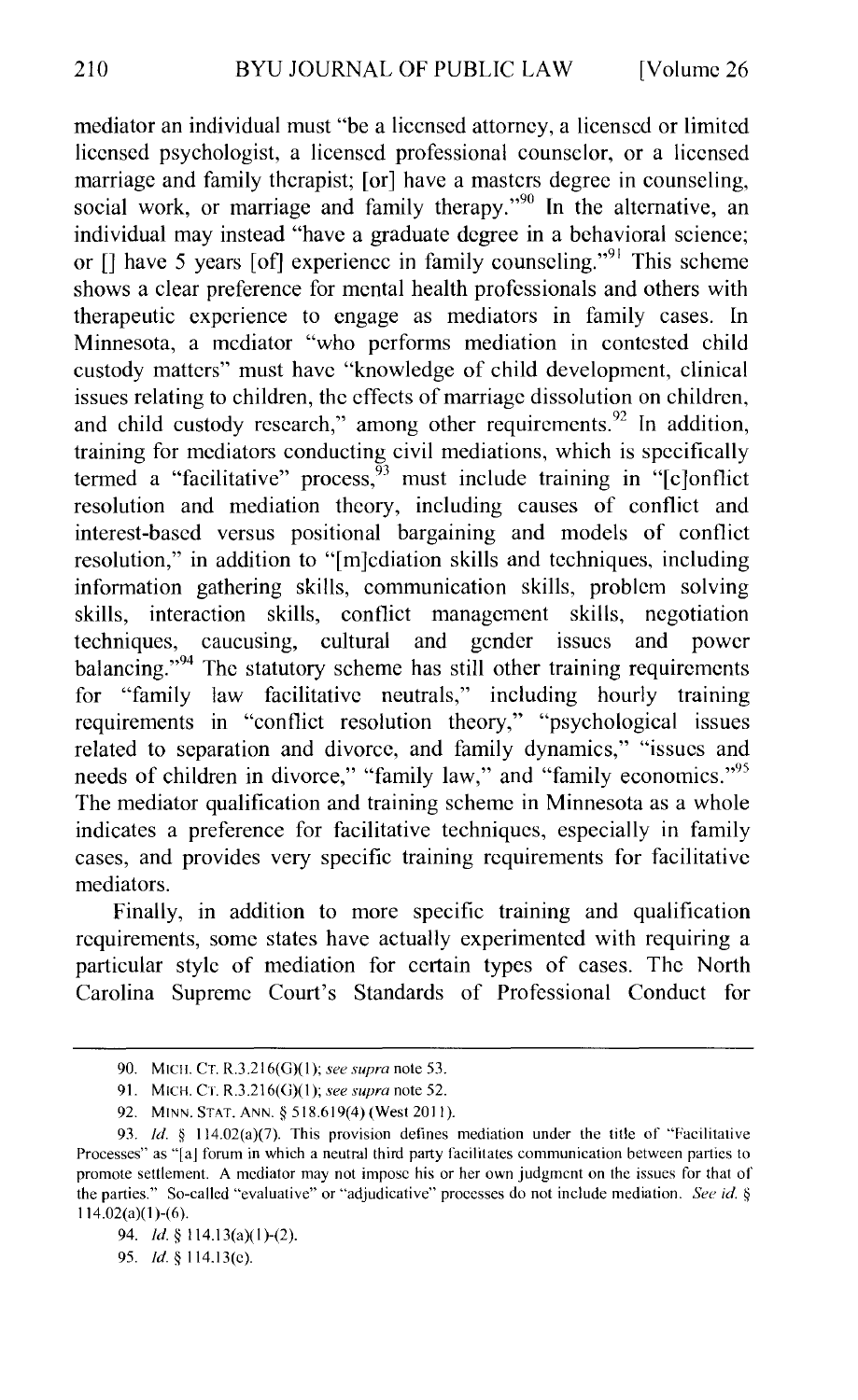Mediators discourages the usc of evaluative mediation for all types of cases. These rules state that a "mediator shall not impose his/her opinion about the merits of the dispute or about the acceptability of any proposed option for scttlemcnt."96 Further, a "mediator should resist giving his /her opinions about the dispute and options for settlement even when he/she is requested to do so by a party or attorney."<sup>97</sup> Florida has a similar provision, which states that, although a mediator may "point out possible outcomes of the case and discuss the merits of a claim or defense[,]" "[a] mediator shall not offer a personal or professional opinion as to how the court in which the case has been filed will resolve the dispute."<sup>98</sup> Such provisions specifically limit the use of evaluative techniques in mediation. Likewise, mediation provisions in Michigan self-consciously distinguish between "mediation," which is defined as a "facilitative" process, and "case evaluation," which is a separate ADR process utilizing more evaluative techniques.<sup>99</sup> Additionally, in domestic mediations, an "evaluative mediation" process is distinguished from the usual facilitative mediation process wherein parties must specifically request "evaluative mediation" if they desire it either prior to, or in the event they fail to reach full agreement during, the normal mediation process.<sup>100</sup> Local county rules in Cook County Illinois specify that mediation in child protective cases "typically utilizes a facilitative comediation model which involves: an orientation by one of the mediators; brief opening statements by each of the participants; open discussions facilitated by the mediators; and caucuses with select individuals in various combinations as needed."<sup>101</sup> Other states have made similar distinctions, or emphasized the usc of facilitative techniques without specific reference to or requirement for a certain type of mediation.<sup>102</sup>

I 00. MICH. Cr. R. 3.216(1).

101. ILL. COOK COUNTY CIR. CT. R. 19A.19(iv)(b). Illinois' First Judicial Circuit Court rule 7.2, which governs that district's family program, defines mediation as "a cooperative process for resolving conflict with the assistance of a trained court appointed neutral third party, or mediator, whose role is to facilitate communication, help define issues, and assist the parties in identifying and negotiating fair solutions. Fundamental to the mediation process are principles of safety, sclfdetermination, procedural informality, privacy and confidentiality." ILL. FIRST JUD. CIR. CT. R. 7.2. Again, the focus is on characteristics that arc generally seen as part of the facilitative model of mediation.

102. *See, e.g.,* FLA. R. FOR CERTIFIED & COURT APPOINTED MEDIATORS 10.310

<sup>96.</sup> THE SUPRI'ME COURT OF N.C., STANDARDS OF PROF'I. CONDUCT FOR MEDIATORS, *§*  V(C) (2012), *availahle at* http://www.nccourts.org/Courts/CRS/Councils/DRC/Documents/ StandardsConduct.pdf.

<sup>97.</sup> *!d.* 

<sup>98.</sup> FLA. R. FOR CERTIFIED & COURT APPOINTED MEDIATORS 10.370(c).

<sup>99.</sup> MICH. CT. R. 2.411 cmt. (The "amendments of MCR 2.403, 2.404, 2.405, 2.501, 2.502 and 2.503 are mainly to change terminology, replacing 'mediation,' as used in current MCR 2.403, with the term 'case evaluation.' 'Mediation' will be used to describe the facilitative process established in MCR 2.411, in keeping with the generally accepted usage of the term.").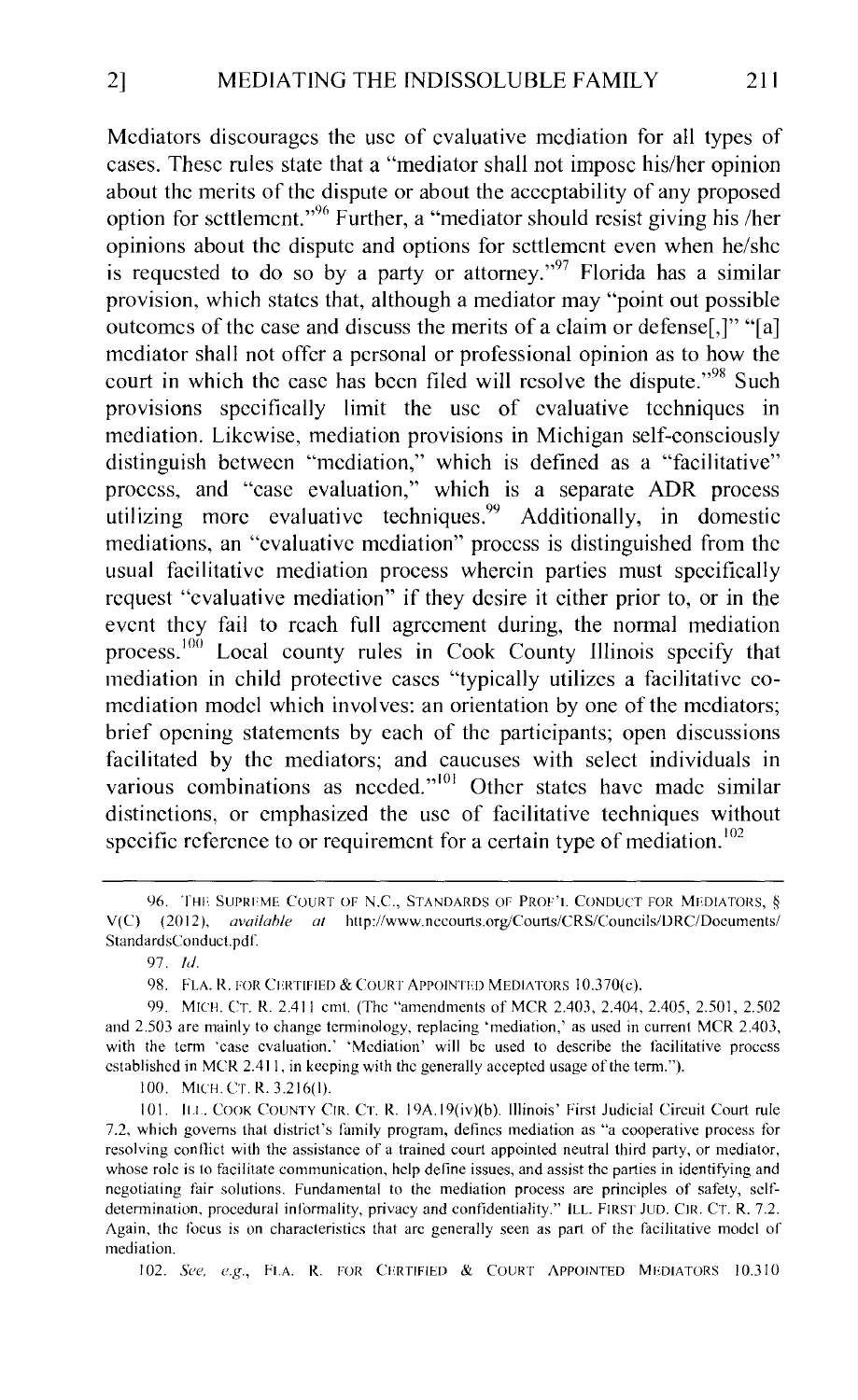The above listing is not meant to give a comprehensive or specific scheme for regulating mediation in Utah or any other state. Rather, it is presented for the purpose of generating ideas to ensure that mediators and attorneys are well educated and adequately trained in facilitative techniques where appropriate. Although these types of requirements have their critics and may not guarantee that facilitative techniques are used (nor would they be desirable if applied too broadly), these, or similar provisions, can act as a teaching tool signaling to attorneys and others that there arc important differences in the way mediation is practiced and that there are techniques that might be more effective in the family context. In addition, such requirements would show an intent on the part of rule-making bodies that facilitative techniques arc favored and desirable in the family context for policy and other reasons. At the very least, Utah's rules governing mediator training for divorce mediators would benefit from more guidance in course content requirements that emphasize facilitative mediation skills and techniques. In conjunction with such requirements, more attention should be paid to enforcing Utah's mandate that divorcing parties usc a court-qualified divorce mediator to mediate their disputes. This would ensure that any individuals holding themselves out as divorce mediators have received at least some training in facilitative techniques. Overall, more emphasis on facilitative mediation techniques in attorney education, mediator training requirements, and guidelines for mediator behavior in family mediation will help mediation realize its full potential in effectively aiding families undergoing the trauma of divorce or separation.

#### V. CONCLUSION

Mediation has many important benefits for family cases, but it will fail to realize them unless some uniformity of practice can be achieved for these cases. Facilitative techniques, as opposed to evaluative techniques, are far more conducive to encouraging party communication and cooperation and limiting future conflicts between co-parents. In view of attorneys' preferences for an evaluative model, measures should be taken to encourage the use of facilitative mediation in family cases.

<sup>(</sup>emphasizing self-determination of parties and stating that a "mediator shall not coerce or improperly influence any party to make a decision or unwillingly participate in a mediation''); MONT. CODE ANN.  $\S$  40-4-302 (2011) (stating that the "mediator may not use coercive measures to effect the settlement"); WASH. REV. CODE ANN. § 26.12.802 (2005) (Washington's family court pilot program distinguishes between evaluative and facilitative techniques, stating that the program should have an "emphasis on providing nonadversarial methods of dispute resolution such as a settlement conference, evaluative mediation by attorney mediators, and facilitative mediation by nonattomcy mediators.").